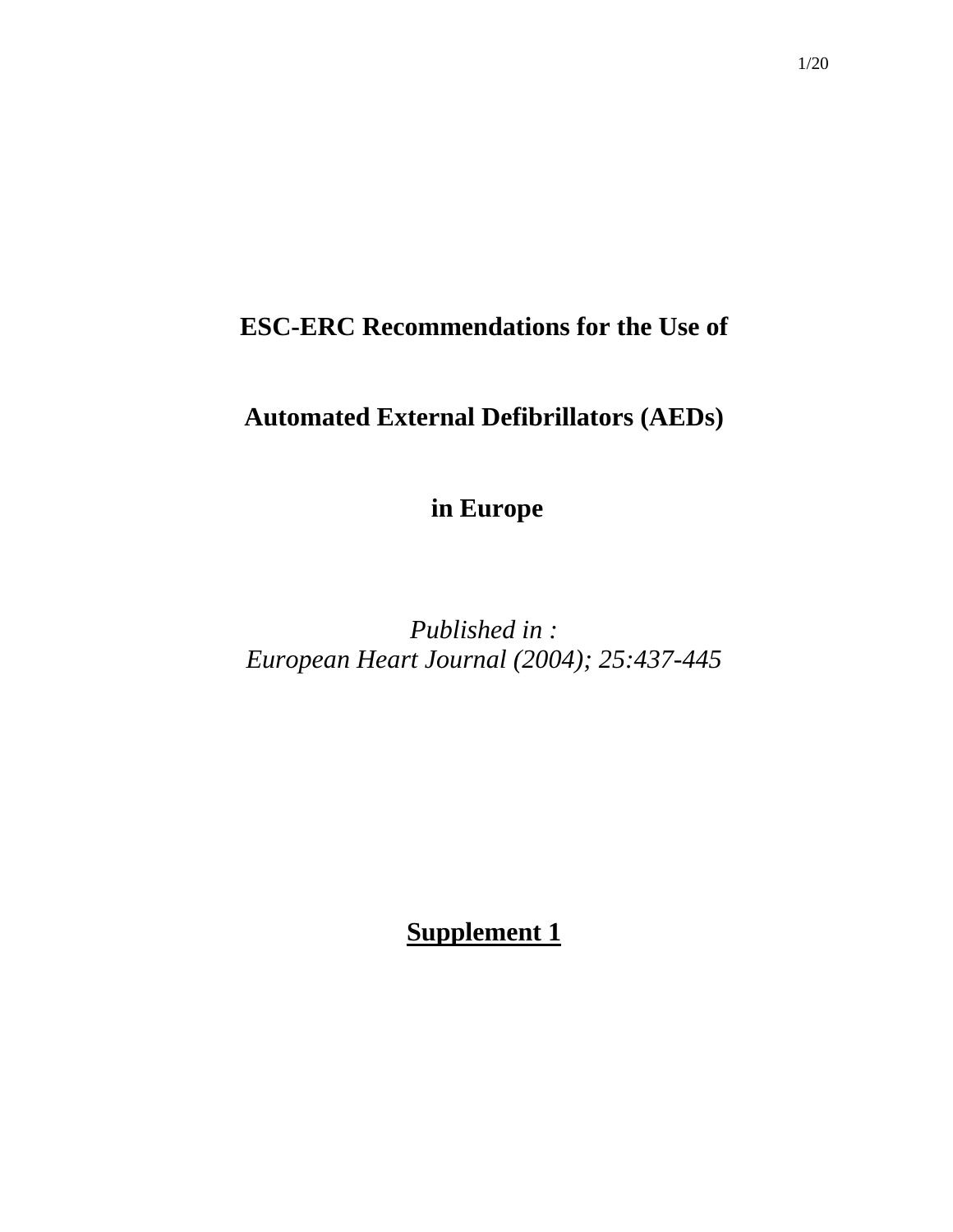| $\mathbf{1}$ . |      |  |
|----------------|------|--|
|                |      |  |
|                |      |  |
| 2.             |      |  |
|                | 2.1. |  |
|                | 2.2. |  |
| 3.             |      |  |
| 4.             |      |  |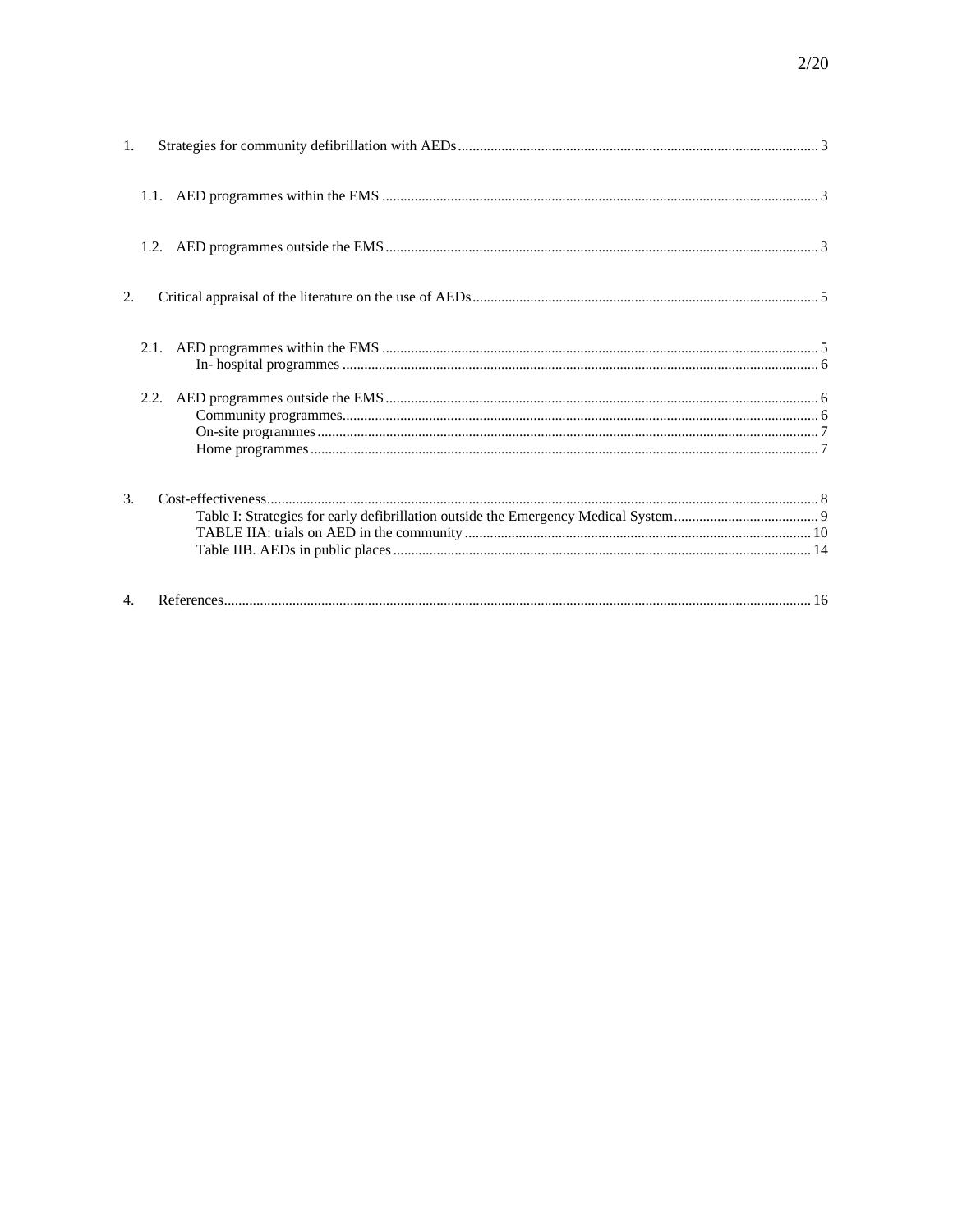#### **1. Strategies for community defibrillation with AEDs**

In order to meet the goal of rapid access to defibrillation it is important that the right strategy is designed in order to achieve the best compromise between the widespread distribution of Automated External Defibrillators (AEDs) and economical feasibility. AED programmes may be designed within the EMS thus involving professional responders who are employed to provide aid for medical emergencies. AED programmes may also be targeted to individuals acting outside the Emergency Medical Service (EMS). The individuals acting in each environment may differ depending on their country of origin: for example the police force and the fire fighters may fall under different categories (within EMS and outside EMS) because the role of the two professional categories is not uniform in all countries.

It is highly recommended that the most suitable model should be identified for each specific environment: data collected from local ambulances providing the incidence of sudden cardiac death and their location may help tailor the most suitable system for each environment.

#### *1.1. AED programmes within the EMS*

Defibrillation programmes within the EMS were the first to be implemented based on the evidence that first on scene rescue teams provided Cardiopulmonary Resuscitation (CPR) to cardiac arrest victims but they were either not capable or not allowed to defibrillate.

 The early studies demonstrating that defibrillation performed by first arriving basic rescue personnel is feasible and that it saves lives even when still conducted with manual defibrillators (1-3). With the introduction of the AEDs (4,5) several projects were initiated in many European countries even if legal barriers had to be removed before defibrillation could be performed by non medically trained individuals. Although the ILCOR International 2000 resuscitation guidelines recommend that a defibrillator (casu quo an AED) and properly trained personnel should be placed in every vehicle that may transport a patient at risk of cardiac arrest, there are still areas in Europe where this goal has not been achieved. There are several reasons for the delay in the implementation of these recommendations including lack of financial resources, legal constraints and also reluctance to accept a novel approach to resuscitation.

### *1.2. AED programmes outside the EMS*

We have identified three main strategies for the implementation of defibrillation programmes outside the EMS and designed to decrease time from collapse to defibrillation: (1) community programmes, (2) onsite programmes, (3) home programmes.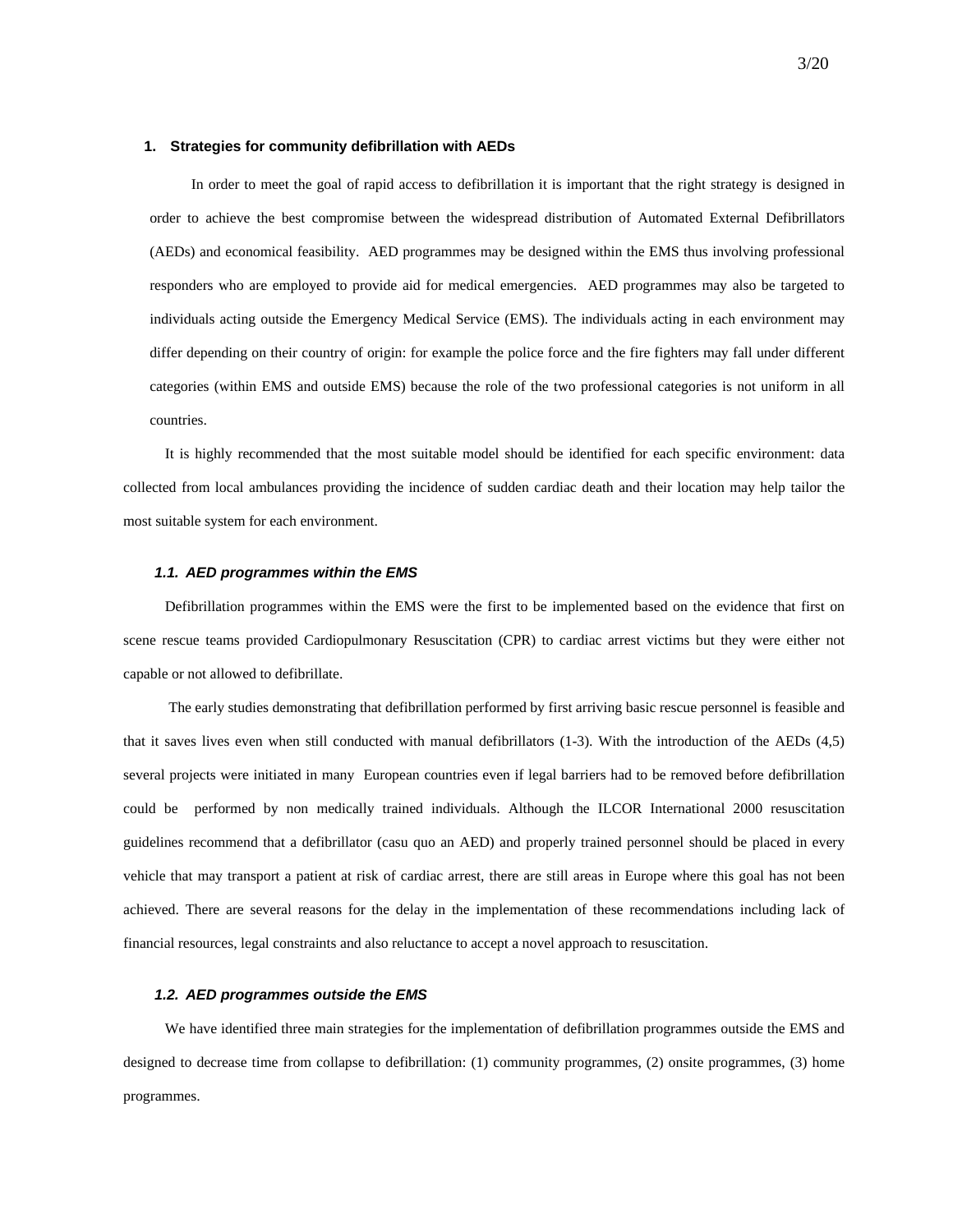Is it currently unclear which strategy is most cost-effective, because all three strategies have different and often opposite characteristics (Table I).

**Location:** It is well known that most victims of out-of-hospital cardiac arrest collapse at home (6). Ideally these victims are defibrillated by a system of home responders (the fastest strategy), or by a system of community responders (a slower strategy). The strategy of home defibrillation is not new but it has never been thoroughly evaluated and needs further investigation. In contrast, on-site programmes will only reach a fraction of the total number of cardiac arrest victims.

**Time intervals:** "*Community responders"* use dispatched volunteer rescuers, which per definition are not present at the time of collapse and therefore more time will pass before they arrive at the victim's side. *On site schemes* have the potential to dramatically reduce the time between collapse and defibrillation, on condition that the collapse is witnessed and that on site responders are alerted immediately. If the on-site defibrillator is accessible to the general public, an occasional bystander can use the AED before the arrival of the on-site responders (bystander defibrillation). *Home responders* may provide immediate defibrillation, but psychological barriers may delay treatment.

**Training level:** *Community responder schemes* require training of volunteers with a duty to respond. In *on-site schemes*, defibrillation is performed by an on-site responder or even a bystander. The latter may gradually become very important because more data are published that even untrained occasional rescuers may successfully use current generation AEDs.

It is highly recommended that careful examination of epidemiological data on cardiac arrests precedes the initiation of AED deployment projects. However, several studies have shown that cardiac arrests do not occur in geographical clusters but rather dispersedly (7). Moreover studies predicting survival benefit after implementation of on-site or community responder schemes have been criticized because they may not reliably simulate reality and therefore underestimate potential benefits. The problem is that the time of collapse is often unknown in cardiac arrest registries; therefore, the potential reduction in time from collapse to defibrillation with on-site defibrillation cannot be reliably calculated**.**

The most suitable model should be identified for each specific environment: data collected from local ambulances providing the incidence of sudden cardiac death and their location may help tailor the most suitable system for each environment. Analysis of the literature is a very important step (8,9) in order to collect basic information on the clinical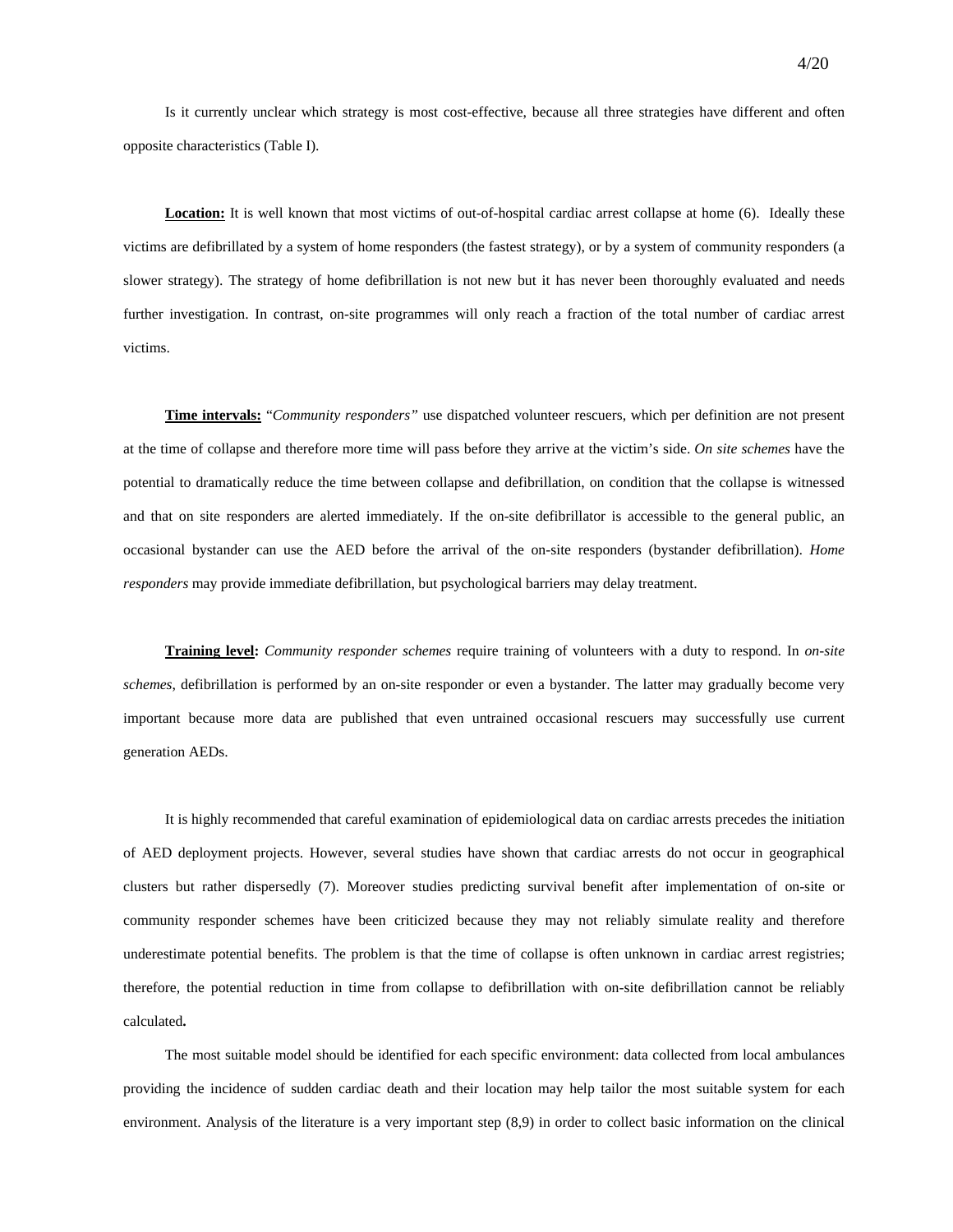and economical efficacy of the different strategies for the use of AEDs in the community. One limitation of this exercise is given by the inconsistencies in the definitions and the reporting of outcome that hamper the possibility of comparing results: it is recommended that in the future the use of common standards is adopted to facilitate the integration of data from different studies (10,11).

#### **2. Critical appraisal of the literature on the use of AEDs**

The need for out of hospital defibrillation and the concept of training non-medical personnel to defibrillate were initially elaborated in the late sixties when several groups concurred to the development of this concept (12). Among others, the Irish Heart Foundation performed a pivotal work that was initiated in 1967 (13): two private ambulances in Dublin were equipped with defibrillators and the ambulance staff was trained to use them. Over a three and a half-year period 20 patients who suffered a cardiac arrest were successfully defibrillated by ambulance staff. A little later in Europe (1,2,14) and the United States (5,15) successful studies were performed that demonstrated the feasibility of the approach. In the early eighties AEDs became available and prompted a rapid development in the fields: the first reported clinical use of an AED was published as early as 1982 by Jaggarao et al (4,16)

Since these pioneering times, early defibrillation with AEDs has been evaluated in a number of different environmental settings, including hospitals, local urban communities, airplanes, casinos, and private homes. They have used different types of "shock providers" including non-trained or minimally trained subjects (fire-fighters, flights attendances, police officers and security guards) (5,17-25). The majority of trials concur to document the value of this approach including a recent, large scale study, that added important information on long term outcome and quality of life of individuals resuscitated from cardiac arrest demonstrating that after discharge from hospital, cardiac arrest survivors have similar survival rate and quality of life similar to that of an age-matched population (26). In the following sections and in tables IIA and IIB we will review some of the published data concerning the use of AEDs in different settings. We do not intend to review all studies but to provide an overview of the status of development of the field and the different approaches used to improve survival form cardiac arrest in the community.

#### *2.1 AED programmes within the EMS*

Defibrillation programmes within the EMS were the first to be implemented based on the evidence that rescue teams provided CPR to cardiac arrest victims but they were either not capable or not allowed to defibrillate.

 The early studies that demonstrated that defibrillation performed by first arriving basic rescue personnel is feasible and saved lives were still conducted with manual defibrillators (1-3). With the introduction of the AEDs (4,5) several projects were initiated and based on the positive outcome of AED programmes initiated in many European countries, even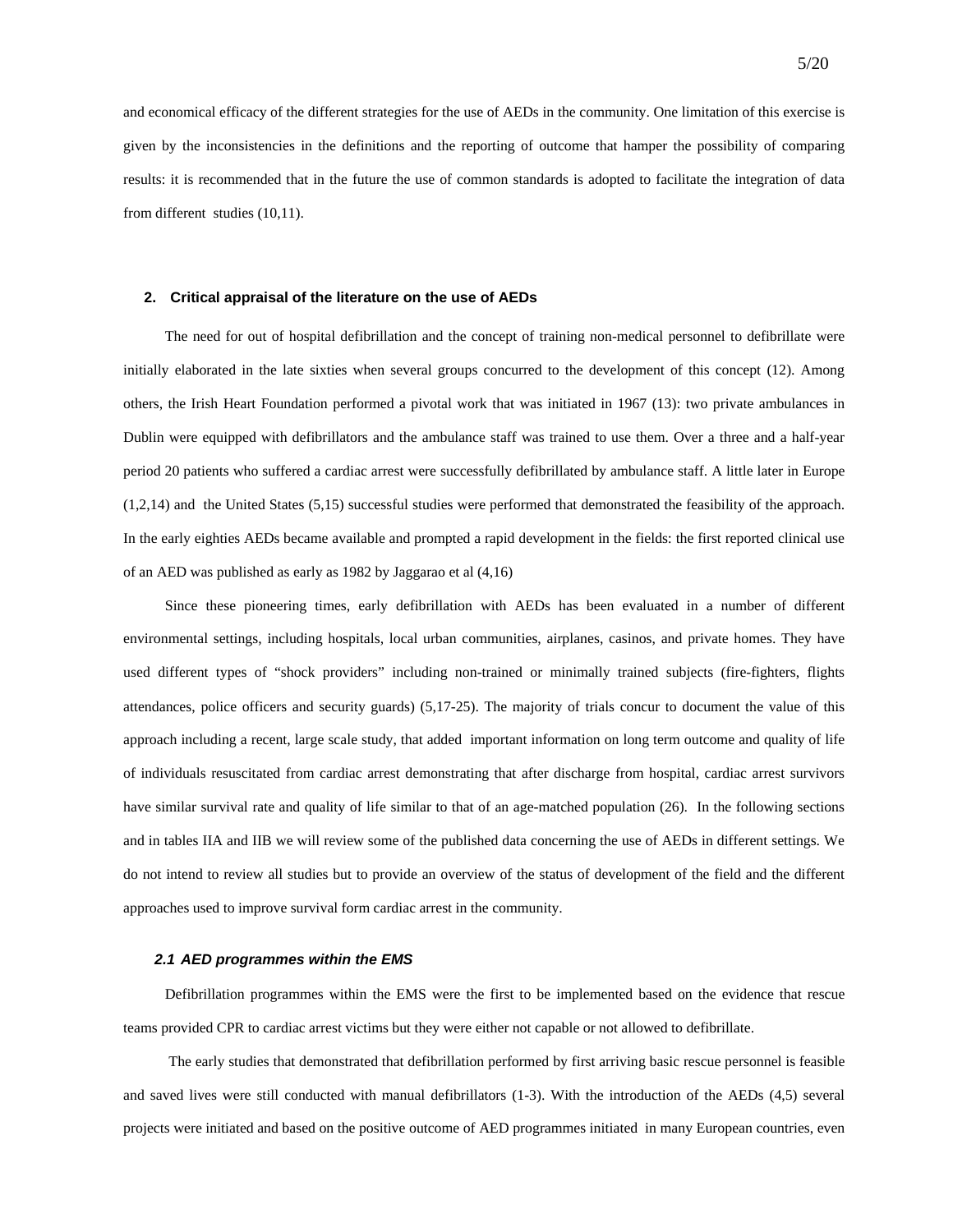if in some countries (e.g. in France and Italy) legal barriers had to be removed before defibrillation could be performed by non medically trained individuals. Although the ILCOR International 2000 resuscitation guidelines recommend that an AED and properly trained personnel should be placed in every vehicle that may transport a patient at risk of cardiac arrest, there are still areas in Europe where this goal has not yet been achieved. There are several reasons for the delay in the implementation of these recommendations including lack of financial resources, legal constraints and also reluctance to accept a novel approach to resuscitation.

### *In- hospital programmes*

The vast majority of cardiac arrests occur in the out-of-hospital setting and this may be the reason why early inhospital defibrillation has been less extensively investigated (25). However, especially in larger hospitals where high risk subjects are likely to be present, the time to defibrillation may be inadequate if the patient has to be reached by an emergency team before receiving the first shock. For these reasons it seems reasonable to advocate deployment of AEDs at various locations within hospitals (wards, hospital lobbies, cafeterias, parking lots) and training of all medical and nonmedical personnel working within the hospital to defibrillate and perform CPR. When assessing the need for AED programmes within the hospital it is appropriate to consider also that delayed access to defibrillation in the hospital setting may have medico-legal implications. Unfortunately at present large studies evaluating the survival benefit of deployment of AEDs in hospitals are not yet available. Preliminary data on survival before and after the implementation of an inhospital early defibrillation program (AED deployment and staff training), showed an improvement of survival to discharge (27). Thus, strengthening the in-hospital chain of survival with rapid defibrillation by first responders using AEDs seems to be a crucial goal. Automated external defibrillation training should be incorporated into BLS programmes for all hospital personnel expected to respond to a patient with cardiac arrest (28).

#### *2.2 AED programmes outside the EMS*

#### *Community programmes*

 The development of reliable arrhythmia detection algorithms and user friendly devices, as well as devices equipped with voice-messages that can guide the user to follow resuscitation guidelines has promoted the development of defibrillation programmes based on the involvement of minimally trained or even untrained rescuers (bystander defibrillation).

The initial programmes on the use of AEDs outside the EMS involved community responders such as police officers and fire-fighters (5,20,24,29). More recently data have become available from studies based on on-site schemes in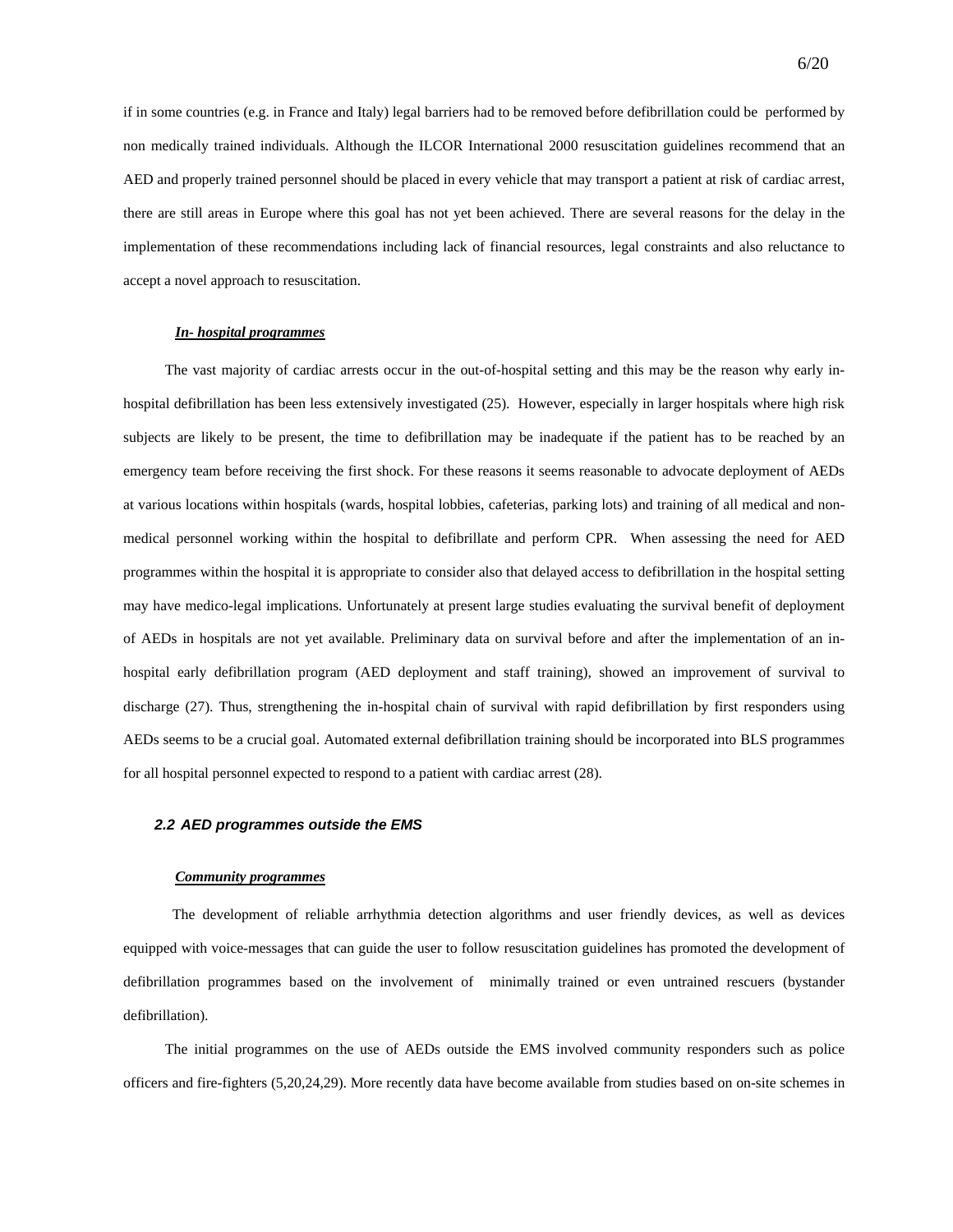which AEDs have been placed in strategic locations such as airports  $(30,31)$  and casinos  $(25)$  – or a hybrid approach with on-site AED locations plus involvement of community responders.

 Several studies suggest that a tiered response system (e.g. with police officers using AEDs to support the traditional EMS) increases survival rates even if it reduces the time-to shock only by one or two minutes (21), however this is not consistently confirmed by other studies (32). Overall survival rates in the various studies vary from <3% to >50% and time to shock is remarkably different among studies, ranging approximately from 2 to 11 minutes. Best survival rates are usually obtained among those patients in whom the restoration of spontaneous circulation is obtained by defibrillation only without requiring ALS (20,21).

#### *On-site programmes*

In seeking a reduction of time from onset of ventricular fibrillation to defibrillation, deployment of AEDs in public places is very attractive. Two large-scale observational studies involving airlines have been carried out, one involving the deployment of AEDs both on board of larger international flights and in major airport terminals (33) and the second in which the experience was restricted to airplanes only (31). Both studies reported remarkable results for treatment of witnessed VF with >55% survival, and confirmed that time-to-shock is a major determinant of success. However, the studies also revealed a high incidence of unwitnessed cardiac arrests and non-shockable rhythms (33) (tables II A and II B).

The survival rate from witnessed and unwitnessed cardiac arrests was also evaluated in an observational study performed in casinos (25). Among subjects in whom VF was the initial recorded rhythm there was an overall 53% survival to hospital discharge, but survival was 74% for those patients who had a witnessed event and received the first shock  $\leq$  3 minutes from collapse. The program in Chicago O'Hare airport is another extremely interesting on-site programme that provided encouraging short and long-term results (30).

#### *Home programmes*

The vast majority of out of hospital cardiac arrests occur at home (6,34), prompting the need for a careful assessment of the possible positive impact of AED deployment at the patient's home. Several categories of patients could potentially benefit from in-home AEDs e.g. high risk post AMI patients when an ICD is not indicated (35) or not available, patients enlisted for heart transplant and patients/families with inherited arrhythmogenic diseases.

Initial experiences with home use of AEDs in small groups of patients showed no benefit (36), while more recently Snyder et al. (37) provided more encouraging data. Among 8 patients treated by AED shocks, 6 patients (75%) survived.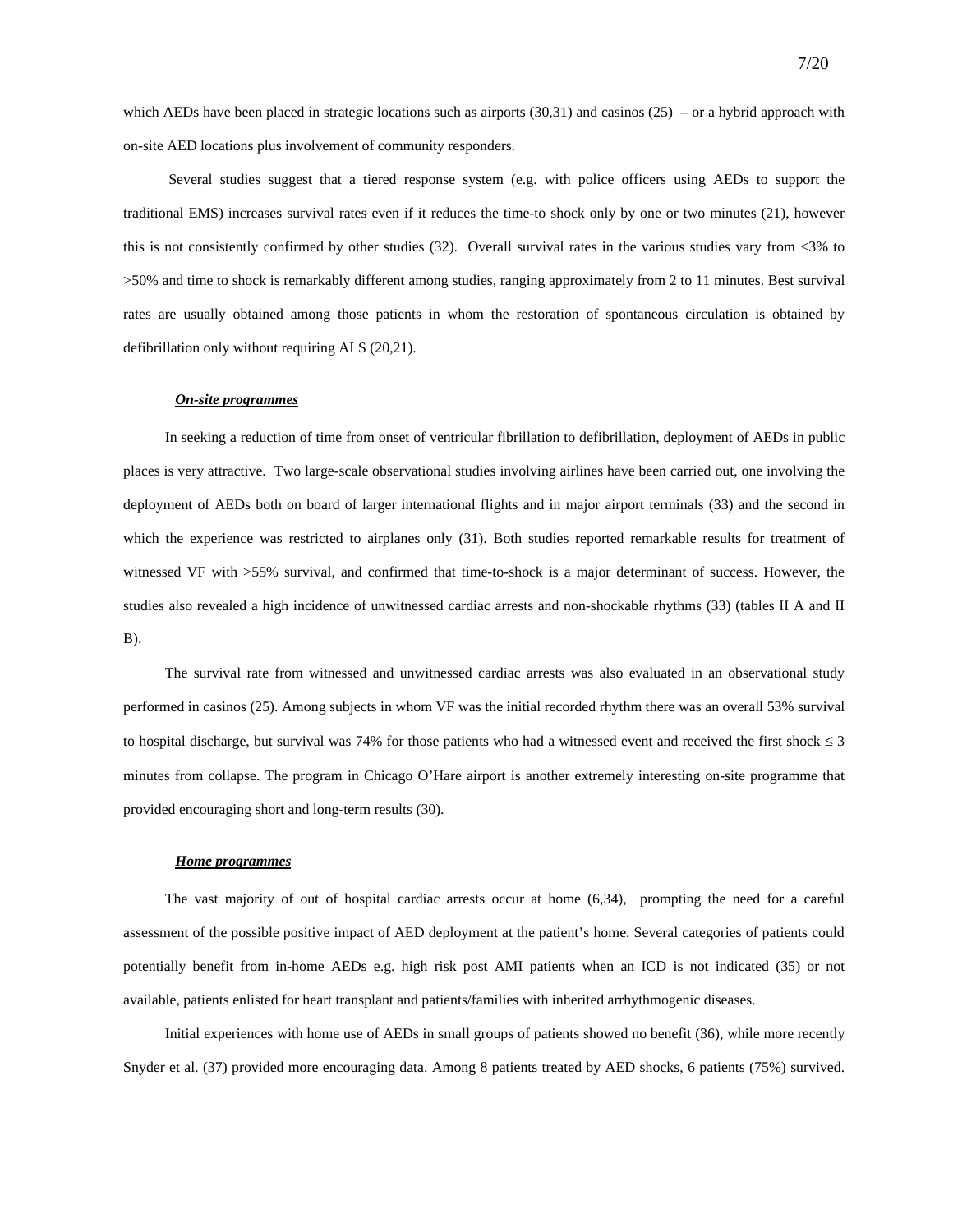These data support the concept that AED deployment at home or offices may save lives, but further confirmations are still needed to prove or dismiss this hypothesis.

Psychological issues are among the major concerns for a large deployment of AEDs at home for the high-risk individuals. Indeed, at least some of the published evidences show that failure to apply BLS by family members or other lay bystanders may be due to the anxiety feelings related to the personal performance (38).

#### **3. Cost-effectiveness**

Few clinical studies have been specifically designed to address this issue (39) and at the present time only rough estimates of cost may be drawn. In the OPALS study a cost of 46,900 US\$ per life saved for establishing the early defibrillation program and 2,400 US\$ per life saved annually for maintaining the programme was calculated (40). In the study by Capucci et al., costs were 270,000 US\$ to acquire 39 AEDs and train 1285 volunteers over a period of 22 months of observation in a medium sized community (41).

Forrer et al. retrospectively estimated the cost effectiveness of a 7-year police programme in four suburban communities (42). The estimated cost per life saved as a result of decreasing time to first shock with the P-AED program was 70,342 USD with the estimated cost/year of life saved of 16,060 US\$.

Cost-effectiveness of early defibrillation in public places was evaluated by Groeneveld et al. who analyzed by simulations the costs associated with airlines programmes (43). This study carried out differential cost-effectiveness analysis for a strategy of full deployment on all aircrafts as well as strategies of partial deployment only on larger aircrafts. The data analysis showed that adding AEDs on passenger aircrafts with more than 200 passengers would cost 35,300 US\$ per quality-adjusted life-year (QALY) gained. On aircrafts with capacities between 100 and 200 persons it would cost an additional 40,800 US\$ per added QALY, and full deployment on all passenger **aircrafts** would cost 94,700 US\$ per QALY. The conclusion of that study were that the cost-effectiveness of placing AEDs on commercial aircraft compares favourably with the cost-effectiveness of widely accepted medical interventions but this was more evident with deployment on large planes.

Nichols et al. provided additional data by performing metanalysis of published clinical trials. (44,45). Public access defibrillation by community responders was associated with a median cost of 44,000 US\$ per additional quality-adjusted life year (QALY), while programmes involving the police force had a cost of 27,000 US\$ per QALY. In casinos (45), standard EMS was associated with a median cost of 24,800 US\$ per cardiac arrest, and early defibrillation by security guards was associated with an incremental cost of median 14,100 US\$, per additional QALY. Cost of AED programmes may vary significantly according to deployment locations: in airports early defibrillation by lay responders was associated with incremental cost of 55,200 US\$ per QALY while in health clubs gyms costs were 4,759,200 US\$ (45).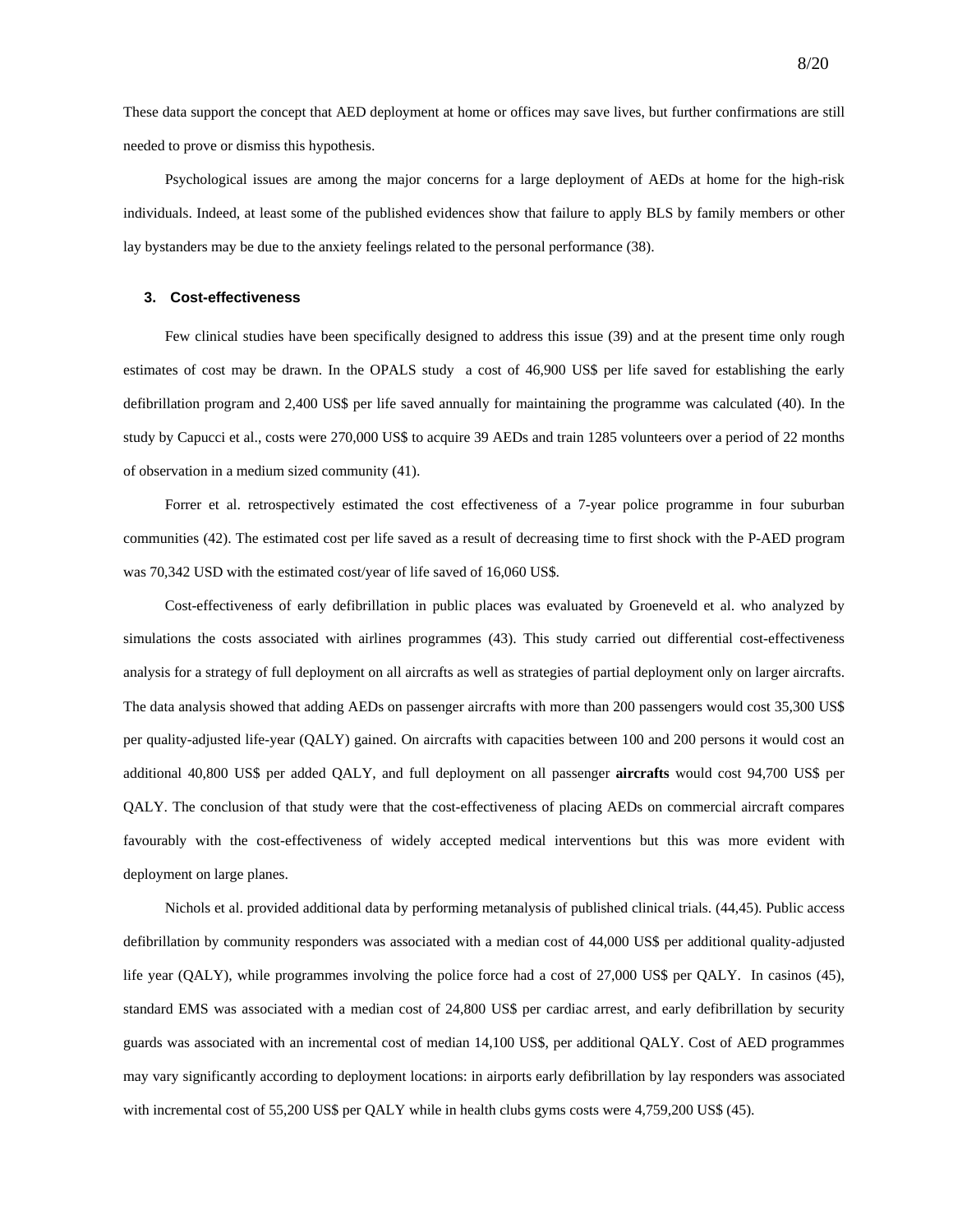# *Table I: Strategies for early defibrillation outside the Emergency Medical System*

|                                       | Community responder       | On site responder (including by stander defibrillation) | Home responder       |
|---------------------------------------|---------------------------|---------------------------------------------------------|----------------------|
| Location of victim                    | All areas, including home | Public or private areas, excluding home                 | Home                 |
| Training level                        | High                      | Moderate (to untrained for bystander defibrillation)    | Moderate             |
| Number of reachable victims           | High                      | Limited                                                 | Low (relatives only) |
| Number of AEDs needed                 | Moderate                  | High                                                    | One per home         |
| Time interval collapse-defibrillation | Reduction is limited      | Potentially very short                                  | Very short           |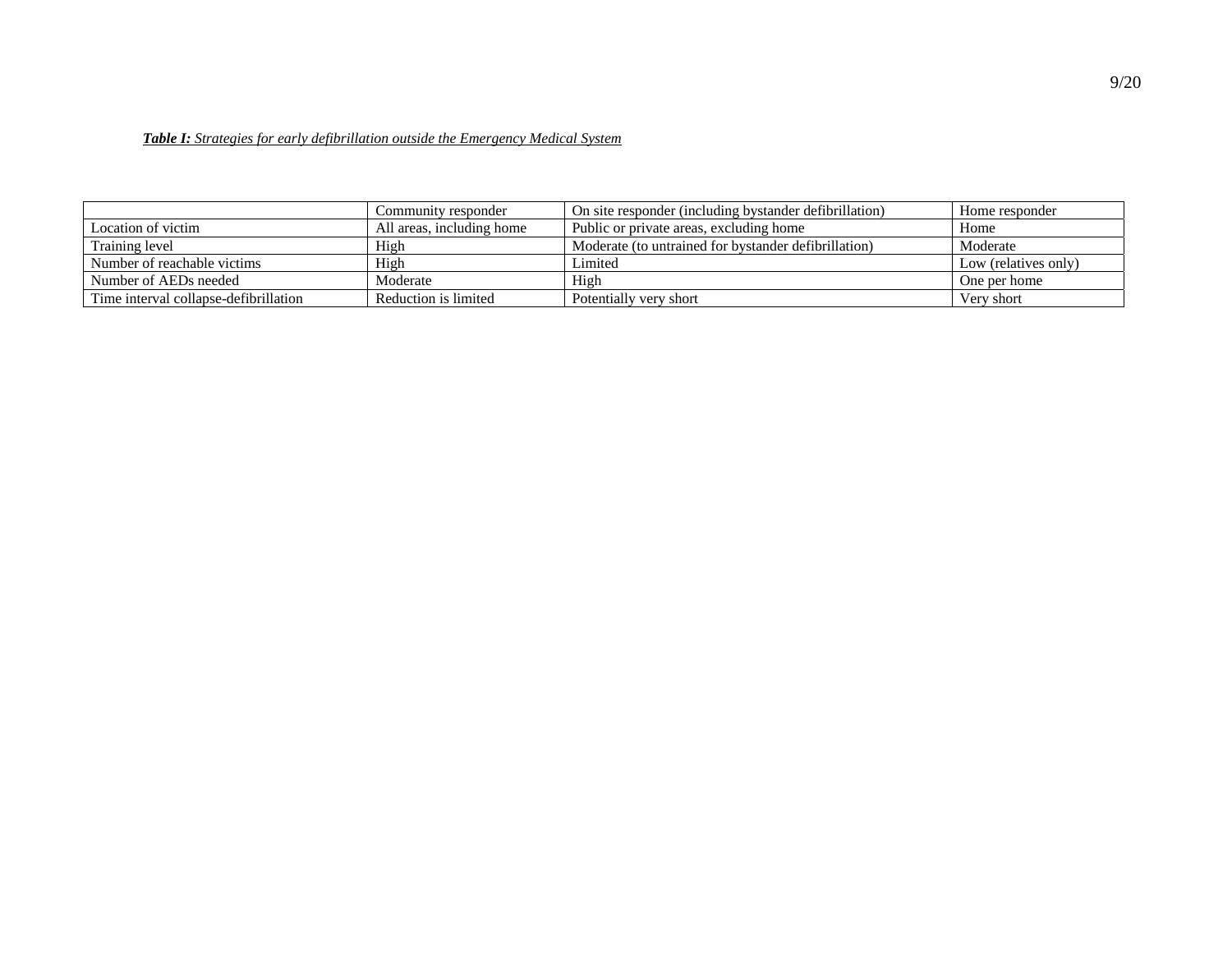# *TABLE IIA: trials on AED in the community*

| Year | <b>Source</b> | <b>Design</b>                                  | n. of pt             | <b>Survival</b>                                          | Time to shock     | <b>Other</b>                                                 |
|------|---------------|------------------------------------------------|----------------------|----------------------------------------------------------|-------------------|--------------------------------------------------------------|
| 1988 | (17)          | FF standard BLS (first shock by<br>paramedics) | 1287                 | 44/228 (19%)<br><b>VS</b>                                |                   | Odd Ratio. for better survival<br>when FF used AED:          |
|      |               | VS.                                            |                      | 84/276 (30%)                                             |                   | 1.8 (95%CI 1.1-2.9)                                          |
|      |               | FF+ AED                                        |                      |                                                          |                   |                                                              |
| 1986 | (46)          | <b>AED</b>                                     | 205 CA               | Non significant as hospital admissions<br>and discharges | AED: 1.56min      | Higher VF conversion rate<br>for AED: 97% vs 70%             |
|      |               | <b>Vs</b>                                      |                      |                                                          | <b>VS</b>         | (p<0.01)                                                     |
|      |               | Manual Def                                     |                      |                                                          | Manual: 2.77min   |                                                              |
|      |               | (18 small communities)                         |                      |                                                          | P<0.001           |                                                              |
| 1987 | (47)          | EMS+ manual def                                | 116(M)               | 54% admission - 28% discharge                            | $1.1 \text{ min}$ | 47 manual even if AED<br>assigned                            |
|      |               | <b>Vs</b>                                      |                      | <b>VS</b>                                                | <b>VS</b>         |                                                              |
|      |               | $EMS + AED$                                    | 158 (AED)            | 52% admission - 23% discharge                            | $2.0 \text{ min}$ |                                                              |
|      |               |                                                |                      | $_{\rm NS}$                                              | p<0.05            |                                                              |
| 1984 | (18)          | <b>EMT</b> + Paramedics Standard<br><b>BLS</b> | 179 CA randomized    | 18%                                                      | NA                | Similar findings (19% vs<br>$42\%$ ) for time to arrival >   |
|      |               | V <sub>S</sub>                                 |                      | <b>VS</b>                                                |                   | 4min.                                                        |
|      |               |                                                |                      | 38%                                                      |                   |                                                              |
|      |               | <b>BLS+AED</b>                                 |                      | P<0.05                                                   |                   |                                                              |
| 1988 | (48)          | AED to shock                                   | 14 communities 4000- | 6/36(17%)                                                |                   | Higher survival if using 911                                 |
|      |               | V <sub>S</sub>                                 | 36000 people         | <b>VS</b>                                                |                   | system $\rightarrow$ thus not only early<br>def is important |
|      |               | AED only record no shock                       |                      | 1/27(4%)                                                 |                   |                                                              |
| 1995 | (49)          | Meta-analysis with 10 studies                  |                      | 9.2% increase in survival with EAD.                      |                   |                                                              |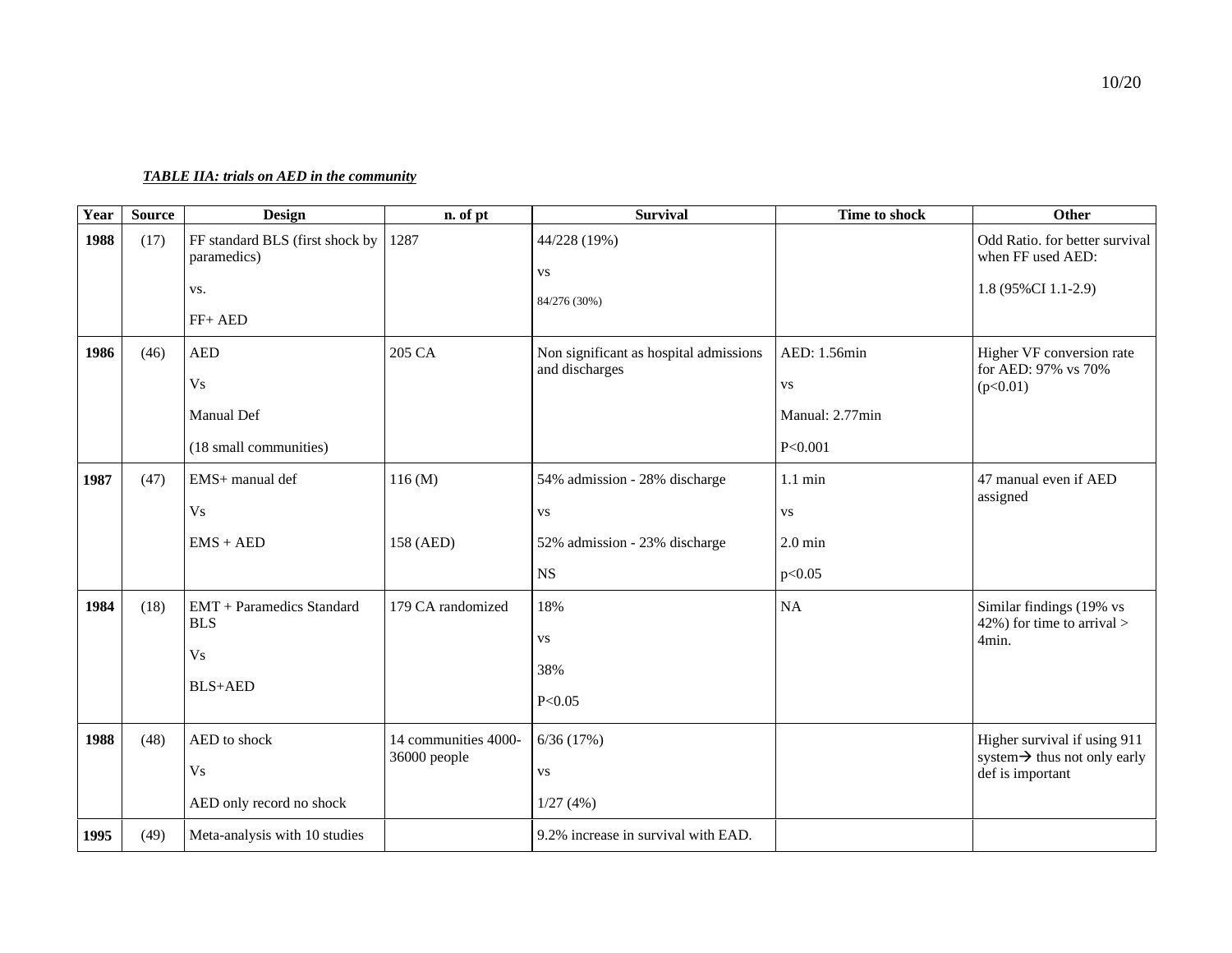| 1995 | (19) | Meta-analysis with 7 studies                                                        |                                                                                    | Risk of mortality 0.95 with AED                                                                                                                                                                                                                                |                                                                                                                                                                 |                                                                                                                                                              |
|------|------|-------------------------------------------------------------------------------------|------------------------------------------------------------------------------------|----------------------------------------------------------------------------------------------------------------------------------------------------------------------------------------------------------------------------------------------------------------|-----------------------------------------------------------------------------------------------------------------------------------------------------------------|--------------------------------------------------------------------------------------------------------------------------------------------------------------|
|      |      |                                                                                     |                                                                                    | $P=0.0003$                                                                                                                                                                                                                                                     |                                                                                                                                                                 |                                                                                                                                                              |
| 1986 | (5)  | $\rm FF$                                                                            | 260 pt with $CA-118$<br>with $VF - 91(77%)$                                        | 21/91 (23%) were in SR at paramedic<br>arrival                                                                                                                                                                                                                 |                                                                                                                                                                 | FF arrived 5 mins earlier<br>than PRM                                                                                                                        |
|      |      | <b>Vs</b><br>Paramedics                                                             | received shock                                                                     | 56 (62%) admitted<br>30(33%) survived                                                                                                                                                                                                                          |                                                                                                                                                                 |                                                                                                                                                              |
| 1984 | (50) | AED FR (who arrived first)<br>V <sub>S</sub><br>Standard BLS (until PRM<br>arrived) |                                                                                    | 87 CA /82% survival<br><b>VS</b><br>370 CA /27% survival only BLS<br>P<0.02                                                                                                                                                                                    | FF could deliver defibrillation<br>5 minutes earlier than PRM                                                                                                   | Survival benefit when PRM<br>arrival >9mins<br>Neurologic recover better for<br>AED (18/36, 39% vs<br>49/204, 24% -p<0.02                                    |
| 1998 | (20) | Police-AED<br>V <sub>s</sub><br>Paramedics                                          | Rochester-Minnesota<br>70745 inhabitants<br>7 years observation                    | 131 patients with VF<br>58 (44%) shocks by police 16(28%)<br>ROSC→all survived; 42pts ACLS→<br>7(17%) survived<br>73(56%) shocks by EMS<br>20(27%) ROSC $\rightarrow$ 19 survived; 53pts<br>$ACLS \rightarrow 11(21\%)$ survived<br>No significant differences | ROSC pts: 5.5min<br>$(2.0 -$<br>7.9)<br>ACLS pts: 6.7min<br>$(2.8 -$<br>13.2)<br>P<0.001<br>Survivors: 5.6 (2-6.9)<br>Non-survivors: 6.9m (2.8-13.2)<br>P<0.001 | 115 pts. non shockable<br>Time to shock significantly<br>influence outcome<br>Even small differences in the<br>order of one minute may be<br>crucial         |
| 1996 | (51) | FR (who arrived first)<br>Police<br><b>Vs</b><br>EMS (paramedics)                   | All a-traumatic CA<br>1990-1995 in 76865<br>citizens community.<br>84 pts. shocked | 31/84 (37%) by police<br>13/31 only def→all survived<br>18/31 def+ACLS→5 survived<br>53/84 (63%) by EMS<br>15/53 only def $\rightarrow$ 14 survived<br>38/53 def+ACLS→9 survived<br>No survival differences                                                    | 5.8min survivors<br><b>VS</b><br>6.4min non survivors<br>$p=0.020$                                                                                              | survival after shock:<br>27/28 (96%) ROSC<br><b>VS</b><br>14/56 (25%) non ROSC<br>p<0.001<br>time-to-shock and ROSC<br>were the determinants of<br>survival. |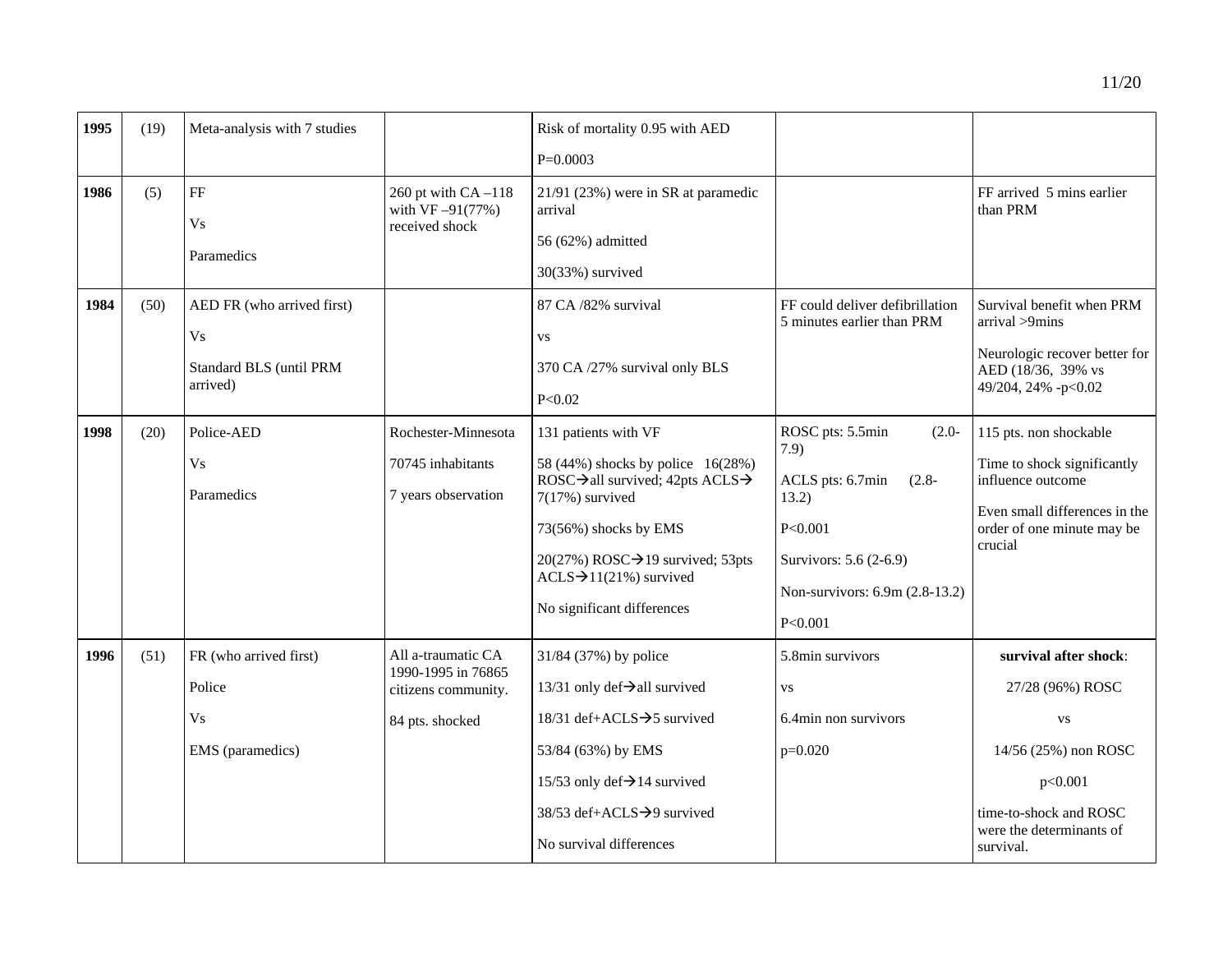| 44 pts with FV                                                                  | $ROSC: 4.9\pm1.3$ min     | Small differences in time to<br>shock significantly affect<br>outcome                                                                                                  |  |
|---------------------------------------------------------------------------------|---------------------------|------------------------------------------------------------------------------------------------------------------------------------------------------------------------|--|
| 14 treated by police: $7/14 \rightarrow ROCS$<br>$7/14 \rightarrow ROCS + ACLS$ | Vs.                       |                                                                                                                                                                        |  |
| Survival increased from 26% to 58%                                              | Non ROSC: $6.1\pm0.7$ min |                                                                                                                                                                        |  |
| when shocked by police                                                          | $P=0.035$                 |                                                                                                                                                                        |  |
| Control phase:                                                                  | Control phase:            | Police use of AEDs                                                                                                                                                     |  |
| 183 resuscitations, 80(44%)VF                                                   | $11.8 + 4.7$ min          | decreased time to<br>defibrillation and was an<br>$\mathbf{1}$ $\mathbf{1}$ $\mathbf{1}$ $\mathbf{1}$ $\mathbf{1}$ $\mathbf{1}$ $\mathbf{1}$ $\mathbf{1}$ $\mathbf{1}$ |  |

| 1998 | (22) | police arrived first<br>Assessment of police                                                                     | Prospective study with                                                                          | 14 treated by police: $7/14 \rightarrow ROCS$<br>$7/14 \rightarrow$ ROCS+ACLS<br>Survival increased from 26% to 58%<br>when shocked by police<br>Control phase:                      | <b>Vs</b><br>Non ROSC: 6.1±0.7 min<br>$P=0.035$<br>Control phase: | outcome<br>Police use of AEDs                                                                                                                                           |
|------|------|------------------------------------------------------------------------------------------------------------------|-------------------------------------------------------------------------------------------------|--------------------------------------------------------------------------------------------------------------------------------------------------------------------------------------|-------------------------------------------------------------------|-------------------------------------------------------------------------------------------------------------------------------------------------------------------------|
|      |      | Delivered def. with AED<br>Control vs prospective phase<br>only EMS<br>EMS vs police in the<br>prospective phase | historical control<br>7 suburban<br>communities where<br>police usually arrived<br>first vs EMS | 183 resuscitations, 80(44%)VF<br>Prospective phase:<br>283 resuscitations, 127(45%)VF<br>survival:<br>26% (12/46) when police first vs $3\%$<br>$(1/29) - p=0.01$                    | $11.8 + 4.7$ min<br>Prospective phase :<br>$8.7 + 3.7$ min        | decreased time to<br>defibrillation and was an<br>independent predictor of<br>survival to hospital discharge                                                            |
| 1993 | (29) | FF with AED vs pre-FF                                                                                            | $>445,000$ inhabitants<br>$(1,136$ km2)/one year<br>observation                                 | 297 out of hospital CA                                                                                                                                                               | Pre: 11.96 min<br><b>VS</b><br>Post: 8.50min<br>p<0.001           |                                                                                                                                                                         |
| 1993 | (23) | Impact of adding FF to EMS<br><b>Bystanders CPR</b><br>FF+AED<br><b>EMS</b> paramedics                           | 610,337 people,<br>39 months observation                                                        | 879 treated<br>431 (49%) found in VF<br>Bystander CPR in 12% of pt<br>Survival at admission:<br>AED+CPR 32% vs CPR 34% - NS<br>Survival at discharge:<br>AED+CPR 14% vs CPR 10% - NS | FF were 2.5 minutes faster than<br>paramedics                     | Early defibrillation alone<br>cannot overcome low<br>community rates of<br>bystander CPR.<br>Careful attention to every<br>link in the "chain of<br>survival" is needed |

**1994** | (21) Assessment of time to shock vs

survival for 911 calls when

City with a population

of 70,745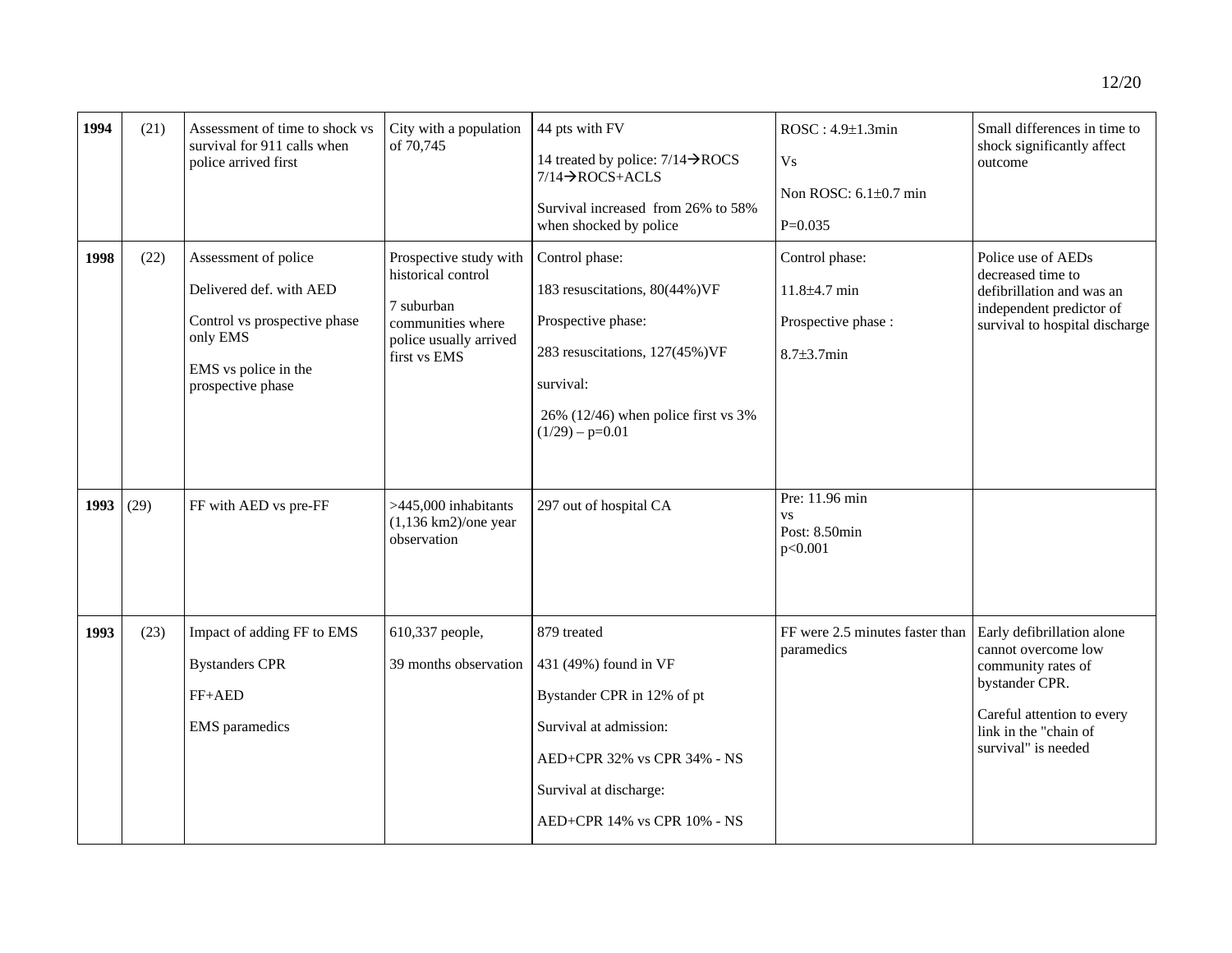| 2002 | (41) | Early def outside EMS vs EMS:                                                                                                                                | 173114 inhabitants                                 | 354 CA (73% witnessed)                                                                                                                                                                                  | Call-to-arrival time:                                                                                            | Shockable rhythms:                                                                                                             |
|------|------|--------------------------------------------------------------------------------------------------------------------------------------------------------------|----------------------------------------------------|---------------------------------------------------------------------------------------------------------------------------------------------------------------------------------------------------------|------------------------------------------------------------------------------------------------------------------|--------------------------------------------------------------------------------------------------------------------------------|
|      |      | Lay volunteers; FF; police;<br>Public Assistance (PA)<br>12 fixed AED locations $+15$<br>police and $FF + 12 PA$ veichles                                    | 1 AED/4438<br>inhabitants<br>22 months observation | PA 143 (40.4%)<br>EMS 211 (59.6%)<br>ROSC: 19/143 vs 15/211 NS<br>Survival:<br>$15/143(10.5\%)$ vs<br>$7/211(3.3\%)$ p=0.006<br>Neurologically intact: 12/143(8.4%) vs                                  | $4.8 \pm 1.2$ min<br><b>VS</b><br>$6.2{\pm}2.3$<br>p<0.05                                                        | 23.8% vs 16.6% p=0.055                                                                                                         |
| 2002 | (24) | Police-AED<br><b>VS</b><br>EMS(FF)- AED<br><b>Vs</b><br>Historical controls                                                                                  | 1181612 inhabitants                                | $5/211$ (2.4%) p=0.009<br>Police first in 237/420 (56%)<br>EMS first in 138/420 (33%)<br>Simultaneous 11%<br>Survival et discharge: (shockable<br>rhythms)<br>Police AED 17.2% vs EMS 9%<br>$P = 0.047$ | Control EMS 7.64±3.66min<br>EMS: 7.56±3.6<br>Police: $6.16 \pm 4.27$ *<br>$P<0.001$ vs control EMS<br>*NS vs EMS | Shockable rhythm:<br>Police:163 (39%)<br>EMS 122 (38%)                                                                         |
| 1999 | (40) | Implementation of a rapid<br>defibrillation program with a<br>target of $< 8$ minutes call-to<br>shock time<br>Comparison with phase I (pre<br>optimization) | 19 communities.<br>2.7 millions<br>inhabitants     | Survival at discharge:<br>3.9% vs 5.2% (phase I)<br>$p=0.03$                                                                                                                                            | Percent of cases meeting the 8-<br>minute response time:<br>76.7%→92.5%<br>p<0.001                               | <b>Estimated charges USD</b><br>46900 per life saved/year for<br>implementation and USD<br>2400 for maintaining the<br>program |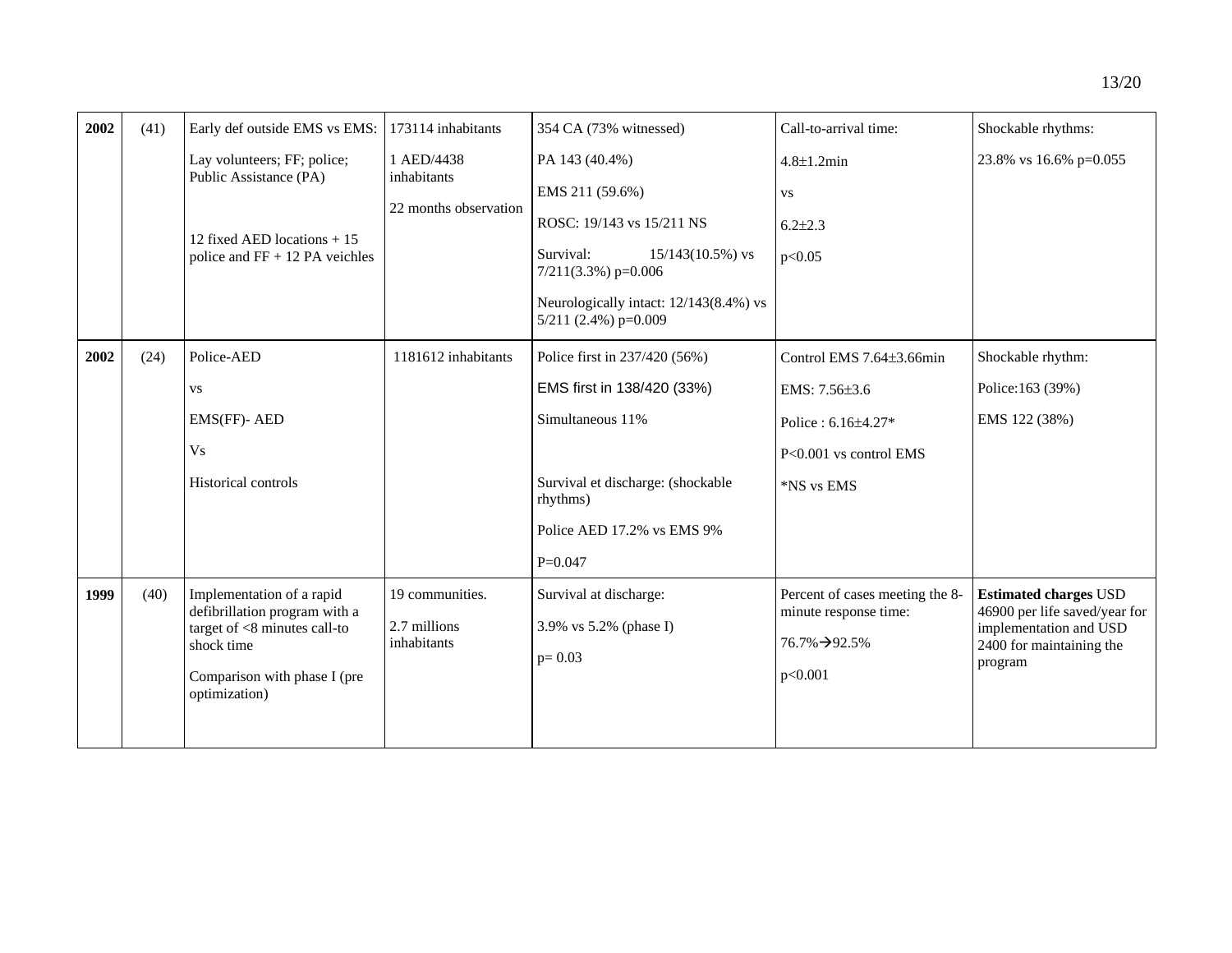| Table IIB. AEDs in public places |  |  |
|----------------------------------|--|--|
|                                  |  |  |

| Year | <b>Source</b> | <b>Design</b>                                                                                                                                                                                                       | n. of pt                                                                      | <b>Survival</b>                                                                                                                                                                                                                                                                                  | Time to shock                                                                                                                                | Other                                                                                                                                                                               |
|------|---------------|---------------------------------------------------------------------------------------------------------------------------------------------------------------------------------------------------------------------|-------------------------------------------------------------------------------|--------------------------------------------------------------------------------------------------------------------------------------------------------------------------------------------------------------------------------------------------------------------------------------------------|----------------------------------------------------------------------------------------------------------------------------------------------|-------------------------------------------------------------------------------------------------------------------------------------------------------------------------------------|
| 2002 | (30)          | Two-years prospective evaluation<br>of fixed AED location in O'Hare,<br>Midway and Meig Filed airports.<br>70 AED were placed in highly<br>visible locations.<br>AEDs were 60-90 seconds of brisk<br>walking apart. | Approximately 100<br>millions of<br>passengers/years                          | AEDs were used in 26 cases<br>4 pts. Were defibrillated by<br>flight attendant (with their own<br>device)<br>1 pt was defibrillated by<br>paramedics<br>True FV was present in 18<br>patients.<br>$7 \rightarrow$ deaths<br>$11 \rightarrow \text{ROSC}$<br>Long term (one year) survival<br>56% | No direct assessment but lung<br>term survival (one year) was<br>67% among pts. Who were<br>defibrillated within 5 minutes<br>from dispatch. | All survived patients also<br>had CPR.<br>Untrained individuals<br>may safely perform<br>cardio-version using<br>AED.<br><b>COSTS</b><br>3000 UDS per pt<br>7000 USD per life/saved |
| 2000 | (31)          | Observational study of the use of<br>AED on a major US airline<br>company.<br>From June 1997 to July 1999 all<br>flights carried an AED                                                                             | An AED was present<br>on 627,956 flights<br>carrying 70,801,874<br>passengers | AEDs were used on 200<br>subjects<br>185 ECG available<br>145→SR; Bradycardic arrest<br>(agonal rhythm) $\rightarrow$ 13 pt;<br>$VF \rightarrow 14pts.$<br>15 pts were shocked (two no<br>ECG<br>40% (6pts) survived at<br>discharge                                                             | Not tested                                                                                                                                   | AED usage: 1/3288<br>flights.<br>Events (both defib. Or<br>death): $1/21654$ flights<br>Estimate worldwide<br>usage: 2975 times for<br>452CA saving 93 lives.                       |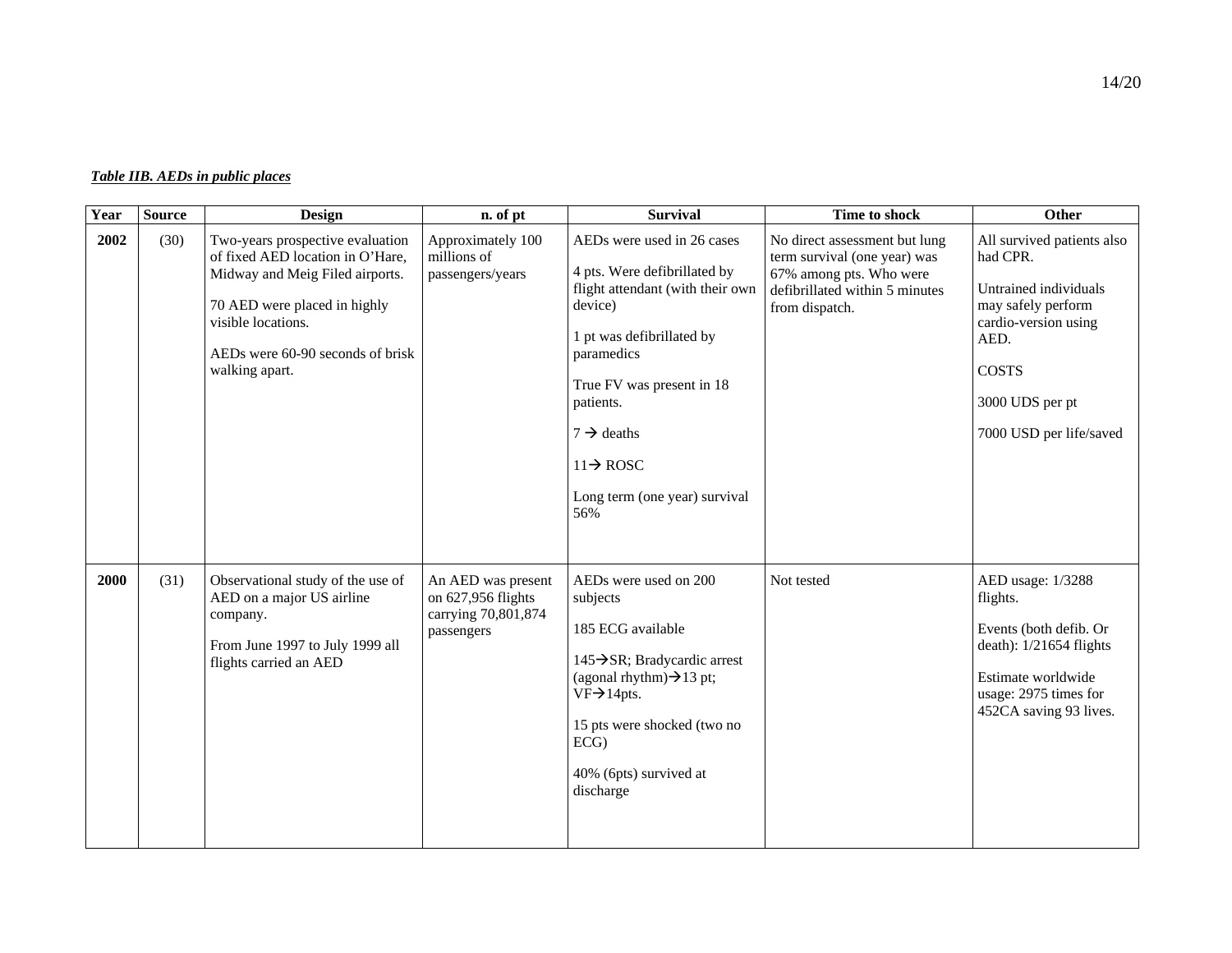| 1997 | (33) | AED in the major Australian<br>Terminals + on international<br>Quantas flights.                                                                                                   | 65 months observation<br>time on $203,191$<br>flights, approx. 31<br>millions passengers                        | 27 SCD on planes + 19 in<br>terminals.<br>Planes: 16/27 witnessed;<br>7asystole; 6 FV $\rightarrow$ 5 resuscitated<br><b>Terminals: all witnessed;</b><br>$17FV \rightarrow 16$ effective 4/17 long<br>term survival $(24%)$ | Not tested                                                                                                                                                     | High incidence of<br>unwitnessed arrests; on<br>planes: $11 \rightarrow$ total asystolic<br>CA; 10 idiovent. rhythm<br>At terminal: 1 asystole; 1<br>idiovent rhytm<br>Estimate of 1000<br>SCD/year on planes |
|------|------|-----------------------------------------------------------------------------------------------------------------------------------------------------------------------------------|-----------------------------------------------------------------------------------------------------------------|------------------------------------------------------------------------------------------------------------------------------------------------------------------------------------------------------------------------------|----------------------------------------------------------------------------------------------------------------------------------------------------------------|---------------------------------------------------------------------------------------------------------------------------------------------------------------------------------------------------------------|
| 2000 | (25) | Prospective evaluation of AED in<br>fixed location in casino (goal of<br><3min from collapse to cardio-<br>version)<br>Training of 1350 security officers<br>as first responders. | Prospective collection<br>of 148 cases of cardiac<br>arrest in a 32 months<br>observation time in 32<br>casinos | 148 cardiac arrest $\rightarrow$ 105 VF<br>$(71\%)$ ; 17 EM dissociation; 26<br>asystole<br>56pt (53% of VF pts) survived<br>to discharge                                                                                    | For 90 witnessed FV<br>$2.9\pm2.8$ min to CPR<br>$3.5\pm2.9$ min to pad positioning<br>$4.4\pm2.9$ min to first shock<br>$9.8\pm4.3$ min to paramedics arrival | 74% survival if shock<br>$\leq$ 3min vs 49% if $\geq$ 3min.<br>$p=0.02$                                                                                                                                       |

**Abbreviations for table IIA and B** ACLS = Advanced Cardiac Life Support

BLS = Basic Life Support

CA = Cardiac Arrest

CPR = Cardio-Pulmonary Resuscitation

EM = Electromechanical Dissociation

EMS = Emergency Medical System

EMT = Emergency Medical Technician

 $FF = Fire Figures$ 

FR = First Responders

NS= Non statistically Significant

SR = Sinus Rhythm

VF = Ventricular Fibrillation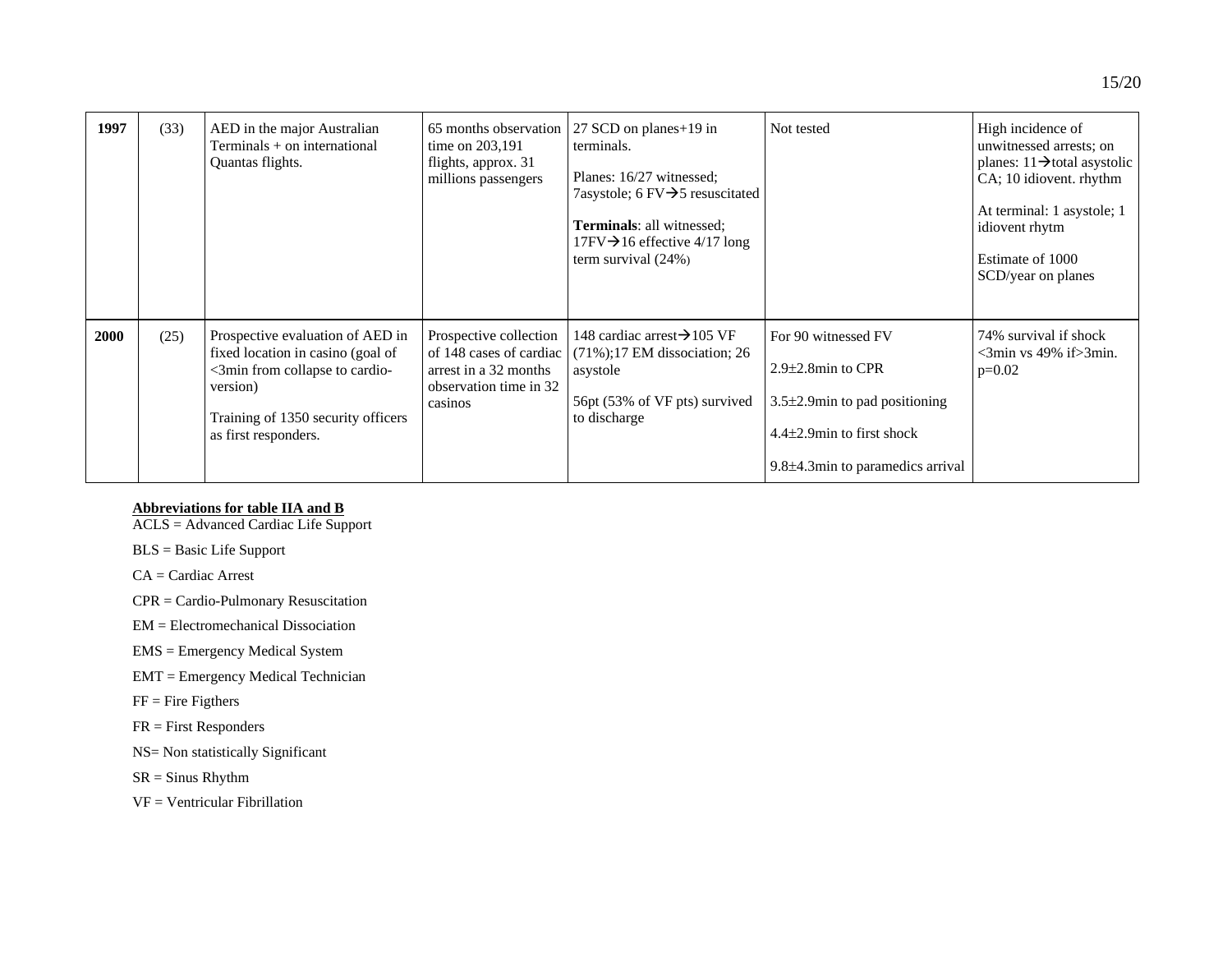### References

- 1. White N.M., Parker W.S., Binning R.A., Kimber E.R., Ead H.W., Chamberlain DA. Mobile coronary care provided by ambulance personnel.BMJ 1973; 3:618-622.
- 2. Briggs R.S:, Brown P.M., Crabb M.E:, Cox T.J., Ead H.W., Hawdes R.A., Jequier P.W., Southall D.P., Williams J.H., Chamberlain DA. The Brighton resuscitation ambulances: a continuing experiment in prehospital care by ambulance staff..BMJ 1976;2:1161-1165.
- 3. Nagel E.L., Hirschman J.C., Nussenfeld S.R.Rankin D., Lundbald E. Telemetry-medical command in coronary and other mobile emergency care systems.JAMA 1970; 214:332-338.
- 4. Jaggarao NS, Heber M, Grainger R, Vincent R, Chamberlain DA, Aronson AL. Use of an automated external defibrillator-pacemaker by ambulance staff.Lancet 1982; 2:73-75.
- 5. Weaver WD, Copass MK, Hill DL, Fahrenbruch C, Hallstrom AP, Cobb LA. Cardiac arrest treated with a new automatic external defibrillator by out-of-hospital first responders. Am J Cardiol 1986; 57:1017-1021.
- 6. DeVreede-Swagemakers JJM, Gorgels APM, Dubois-Arbouw WI, Daemen MJA, Houben LG, Wellens HJ. Out-of-Hospital Cardiac Arrest in the 1990s: A Population-Based Study in the Maastricht Area on Incidence, Characteristics and Survival. J Am Coll Cardiol 1997; 30:1500-1505.
- 7. Gratton M, Lindholm D.J., Campbell J.P. Public-access defibrillation: where do we place the AEDs? Prehosp Emerg Care 1999; 3:303-305.
- 8. Monsieurs KG, Handley AJ, Bossaert LL. European Resuscitation Council Guidelines 2000 for Automated External Defibrillation. A statement from the Basic Life Support and Automated External Defibrillation Working Group(1) and approved by the Executive Committee of the European Resuscitation Council. Resuscitation 2001; 48:207-209.
- 9. Cummins RO, Chamberlain DA, Abramson NS, Allen M, Baskett PJ, Becker L, Bossaert L, Delooz HH, Dick WF, Eisenberg MS .Recommended guidelines for uniform reporting of data from out-of-hospital cardiac arrest: the Utstein Style.A statement for health professionals from a task force of the American Heart Association, the European Resuscitation Council, the Heart and Stroke Foundation of Canada, and the Australian Resuscitation Council. Circulation 1991;84:960-975.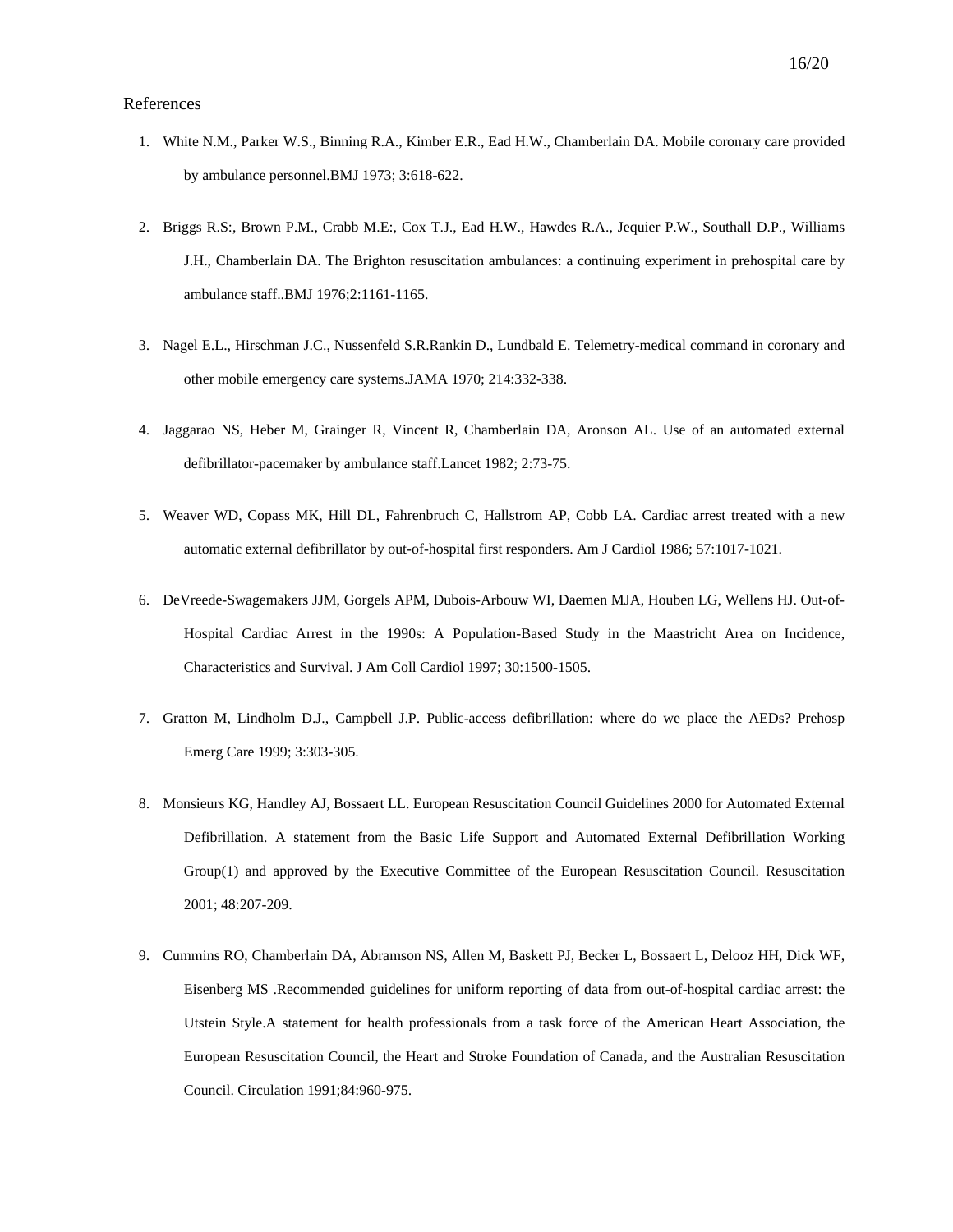- 10. Cummins RO, Chamberlain D, Hazinski MF, Nadkarni V, Kloeck W, Kramer E, Becker L, Robertson C, Koster R, Zaritsky A, Bossaert L, Ornato JP, Callanan V, Allen M, Steen P, Connolly B, Sanders A, Idris A, Cobbe S. Recommended guidelines for reviewing, reporting, and conducting research on in-hospital resuscitation: the in-hospital 'Utstein style'. A statement for healthcare professionals from the American Heart Association, the European Resuscitation Council, the Heart and Stroke Foundation of Canada, the Australian Resuscitation Council, and the Resuscitation Councils of Southern Africa.Resuscitation 1997; 34:151-183.
- 11. de Latorre F, Nolan J, Robertson C, Chamberlain D, Baskett P. European Resuscitation Council Guidelines 2000 for Adult Advanced Life Support. A statement from the Advanced Life Support Working Group (1) and approved by the Executive Committee of the European Resuscitation Council. Resuscitation 2001; 48:211-221.
- 12. Lown B, Rumberman W.The concept of precoronary care.Mod Concepts Cardiovasc Dis 1970; 39:97-102.
- 13. Gearty G.F., Hickey N, Bourke G.J., Mulcahy R. Pre-hospital coronary care service.BMJ 1971; 3:33-35.
- 14. Mackintosh A.F., Crabb M.E:, Grainger R, Williams J.H., Chamberlain DA. The Brighton resuscitation ambulances: review of 40 consecutive survivors of out-of-hospital cardiac arrest. BMJ 1978; 1978:1115-1118.
- 15. Kuisma M, Suominen P, Korpela R. Paediatric out-of-hospital cardiac arrests-epidemiology and outcome.Resuscitation 1995; 30:141-150.
- 16. Jaggarao NS, Sless H., Grainger R, Vincent R, Chamberlain DA. Defibrillation at a football stadium: an experiment with Brighton and Hove Albion.Br Med J Clin Res Ed 1982; 284:1451-1453.
- 17. Weaver WD, Hill D, Fahrenbruch CE, Copass MK, Martin JS, Cobb LA, Hallstrom AP. Use of the automatic external defibrillator in the management of out-of-hospital cardiac arrest. N Engl J Med 1988; 319:661-666.
- 18. Eisenberg MS, Hallstrom AP, Copass MK, Bergner L, Short F, Pierce J. Treatment of ventricular fibrillation.Emergency medical technician defibrillation and paramedic services.JAMA 1984; 251:1723-1726.
- 19. Auble TE, Menegazzi JJ, Paris PM. Effect of out-of-hospital defibrillation by basic life support providers on cardiac arrest mortality: a metaanalysis. Ann Emerg Med 1995; 25:642-648.
- 20. White RD, Hankins DG, Bugliosi TF.Seven years' experience with early defibrillation by police and paramedics in an emergency medical services system.Resuscitation 1998; 39:145-151.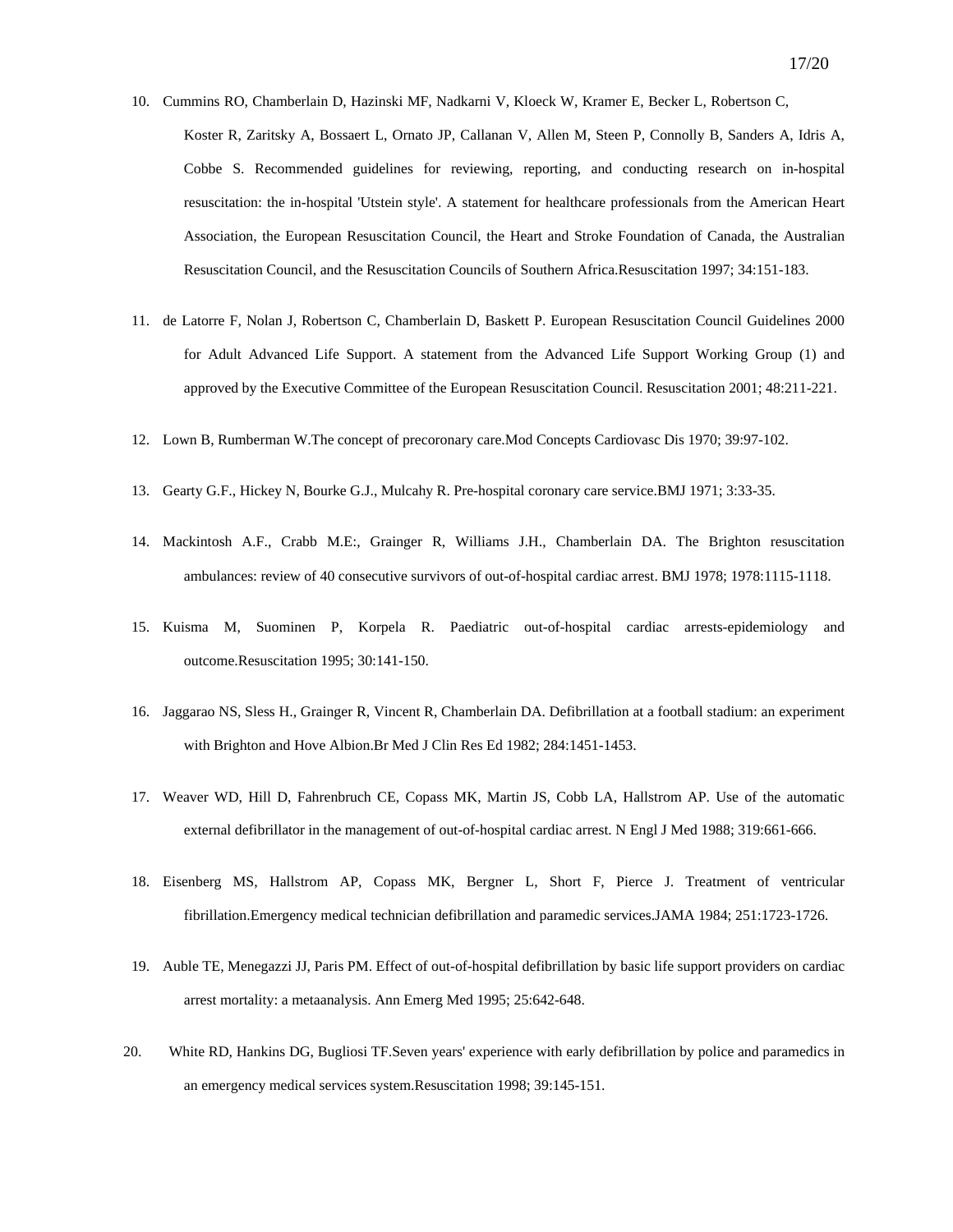- 21. White RD, Vukov LF, Bugliosi TF.Early defibrillation by police: initial experience with measurement of critical time intervals and patient outcome. Ann Emerg Med 1994; 23:1009-1013.
- 22. Mosesso VN, Jr., Davis EA, Auble TE, Paris PM, Yealy DM.Use of automated external defibrillators by police officers for treatment of out-of-hospital cardiac arrest.Ann Emerg Med 1998;32:200-207.
- 23. Kellermann AL, Hackman BB, Somes G. Predicting the outcome of unsuccessful prehospital advanced cardiac life support.JAMA 1993; 270:1433-1436.
- 24. Myerburg RJ, Fenster J, Velez M, Rosenberg D, Lai S, Kurlansky P, Newton S, Knox M, Castellanos A. Impact of community-wide police car deployment of automated external defibrillators on survival from out-of-hospital cardiac arrest. Circulation 2002; 106:1058-1064.
- 25. Valenzuela TD, Roe DJ, Nichol G, Clark LL, Spaite DW, Hardman RG.Outcomes of rapid defibrillation by security officers after cardiac arrest in casinos. N Engl J Med 2000; 343:1206-1209.
- 26. Bunch TJ, White RD, Gersh BJ, Meverden RA, Hodge DO, Ballman KV, Hammill SC, Shen WK, Packer DL.Long-term outcomes of out-of-hospital cardiac arrest after successful early defibrillation. N Engl J Med 2003; 348:2626-2633.
- 27. Dudley SC, Heggen V, Zarter SK, Wilson P, Taylor RA, Zafari AM. Improved resuscitation efficacy with a program emphasizing in-hospital eraly defibrillation. Circulation 2002;106(suppl II):663.
- 28. Kaye W, Mancini ME, Giuliano KK, Richards N, Nagid DM, Marler CA, Sawyer-Silva S. Strengthening the inhospital chain of survival with rapid defibrillation by first responders using automated external defibrillators: training and retention issues. Ann Emerg Med 1995; 25:163-168.
- 29. Shuster M, Keller JL. Effect of fire department first-responder automated defibrillation. Ann Emerg Med 1993; 22:721-727.
- 30. Caffrey SL, Willoughby PJ, Pepe PE, Becker LB. Public use of automated external defibrillators. N Engl J Med 2002; 347:1242-1247.
- 31. Page RL, Joglar JA, Kowal RC, Zagrodzky JD, Nelson LL, Ramaswamy K, Barbera SJ, Hamdan MH, McKenas DK. Use of automated external defibrillators by a U.S. airline. N Engl J Med 2000; 343:1210-1216.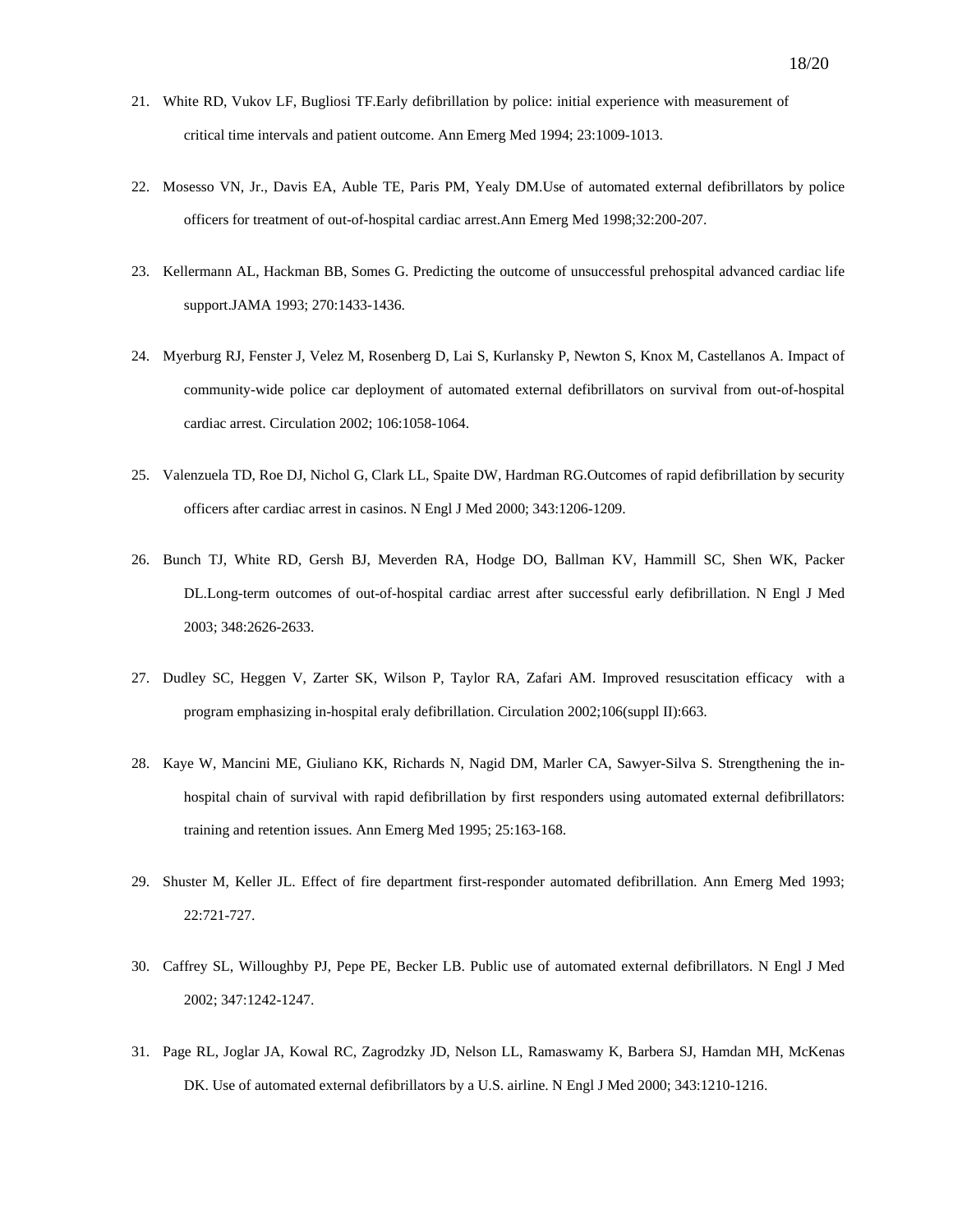- 32. Koster RW. Automatic external defibrillator: key link in the chain of survival. J Cardiovasc Electrophysiol 2002; 13:S92-S95.
- 33. O'Rourke MF, Donaldson E, Geddes JS.An airline cardiac arrest program. Circulation 1997; 96:2849-2853.
- 34. Litwin PE, Eisenberg MS, Hallstrom AP, Cummins RO.The location of collapse and its effect on survival from cardiac arrest. Ann Emerg Med 1987; 16:787-791.
- 35. Moss AJ, Zareba W, Hall WJ, Klein H, Wilber DJ, Cannom DS, Daubert JP, Higgins SL, Brown MW, Andrews ML. Prophylactic implantation of a defibrillator in patients with myocardial infarction and reduced ejection fraction. N Engl J Med 2002; 346:877-883.
- 36. Eisenberg MS, Moore J, Cummins RO, Andresen E, Litwin PE, Hallstrom AP, Hearne T. Use of the automatic external defibrillator in homes of survivors of out-of-hospital ventricular fibrillation. Am J Cardiol 1989; 63:443-446.
- 37. Snyder DE, Uhrbrock K, Jorgenson DB, Skarr T. Outcomes of AED Use in Businesses and Homes. Circulation 2002;106(suppl II):664.
- 38. Moule P, Albarran JW. Automated external defibrillation as part BLS: implications for education and practice. Resuscitation 2002; 54:223-230.
- 39. Weaver WD, Peberdy MA.Defibrillators in public places--one step closer to home. N Engl J Med 2002; 347:1223- 1224.
- 40. Stiell IG, Wells GA, Field BJ, Spaite DW, De Maio VJ, Ward R, Munkley DP, Lyver MB, Luinstra LG, Campeau T, Maloney J, Dagnone E. Improved out-of-hospital cardiac arrest survival through the inexpensive optimization of an existing defibrillation program: OPALS study phase II. Ontario Prehospital Advanced Life Support.JAMA 1999; 281:1175-1181.
- 41. Capucci A, Aschieri D, Piepoli MF, Bardy GH, Iconomu E, Arvedi M. Tripling survival from sudden cardiac arrest via early defibrillation without traditional education in cardiopulmonary resuscitation. Circulation 2002; 106:1065-1070.